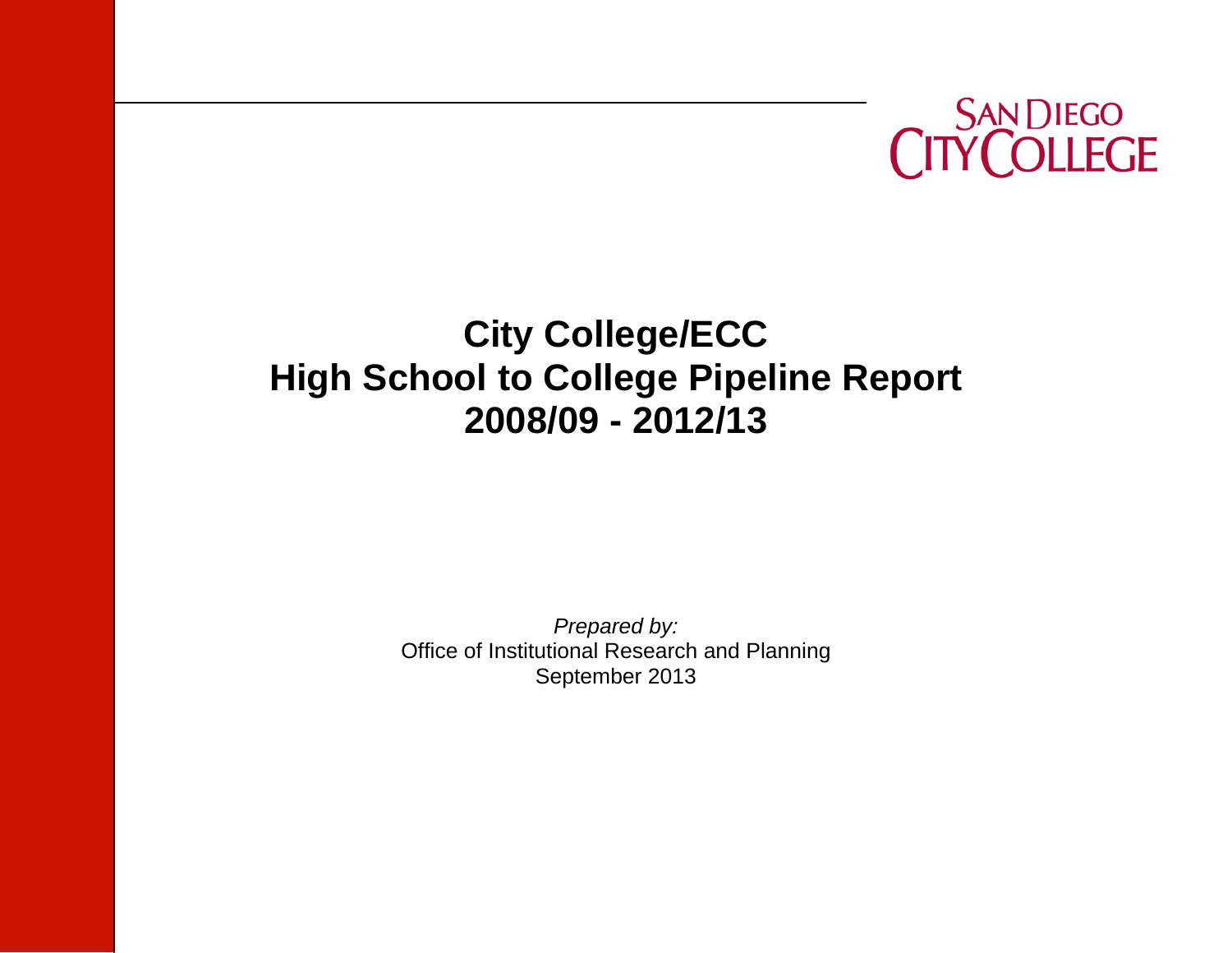## **Table of Contents**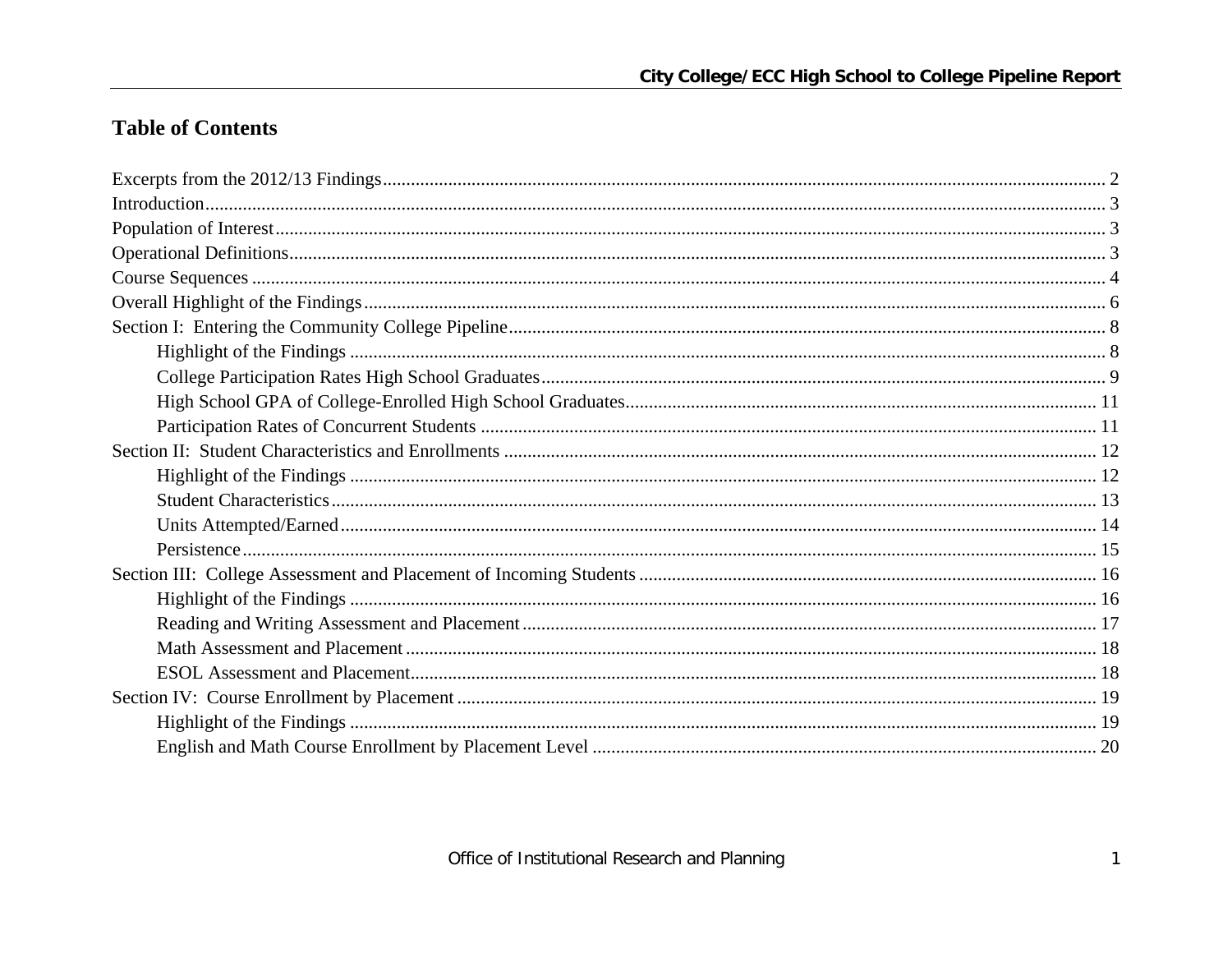## **Excerpts from the 2012/13 Findings**

Participation Rates

- Approximately 12% of District feeder high school graduates entered City College/ECC in the year following high school completion.
- $\bullet$  Approximately 13% of the high school seniors who were concurrently enrolled at City College/ECC and a District feeder high school continued their City College/ECC enrollment the following year as a college-only student.

Matriculation

- $\bullet$  The majority of first-time to college high school graduates completed an assessment test in reading, writing, and/or math (78% each) upon entering City College/ECC.
- Nearly half of the first-time to college high school graduates who completed an assessment test in reading placed into basic skills reading (45%), and over two-thirds placed into basic skills writing and/or math (68% and 75%, respectively).

Enrollment Patterns

- By the end of their first year at City College/ECC, approximately half (53%) of those students who placed into transfer/associate level English enrolled in an English course at or below their placement level, and 63% of those who placed in basic skills level reading or writing enrolled in an English course at their placement level.
- $\bullet$ By the end of their first year at City College/ECC, 65% of those students who placed into transfer level math enrolled in a math course at or below their placement level, 71% of those who placed in associate level math enrolled in a math course at or below their placement level, and 67% of those who placed in basic skills level math enrolled in a math course at their placement level.

#### **Outcomes**

- $\bullet$  Approximately half (52%) of the first-time to college high school graduates who were enrolled full-time (12+ units), completed the total number of attempted units.
- $\bullet$  Approximately three out of four students on average (72%) persisted from fall to spring, and half (50%) persisted to the next fall term.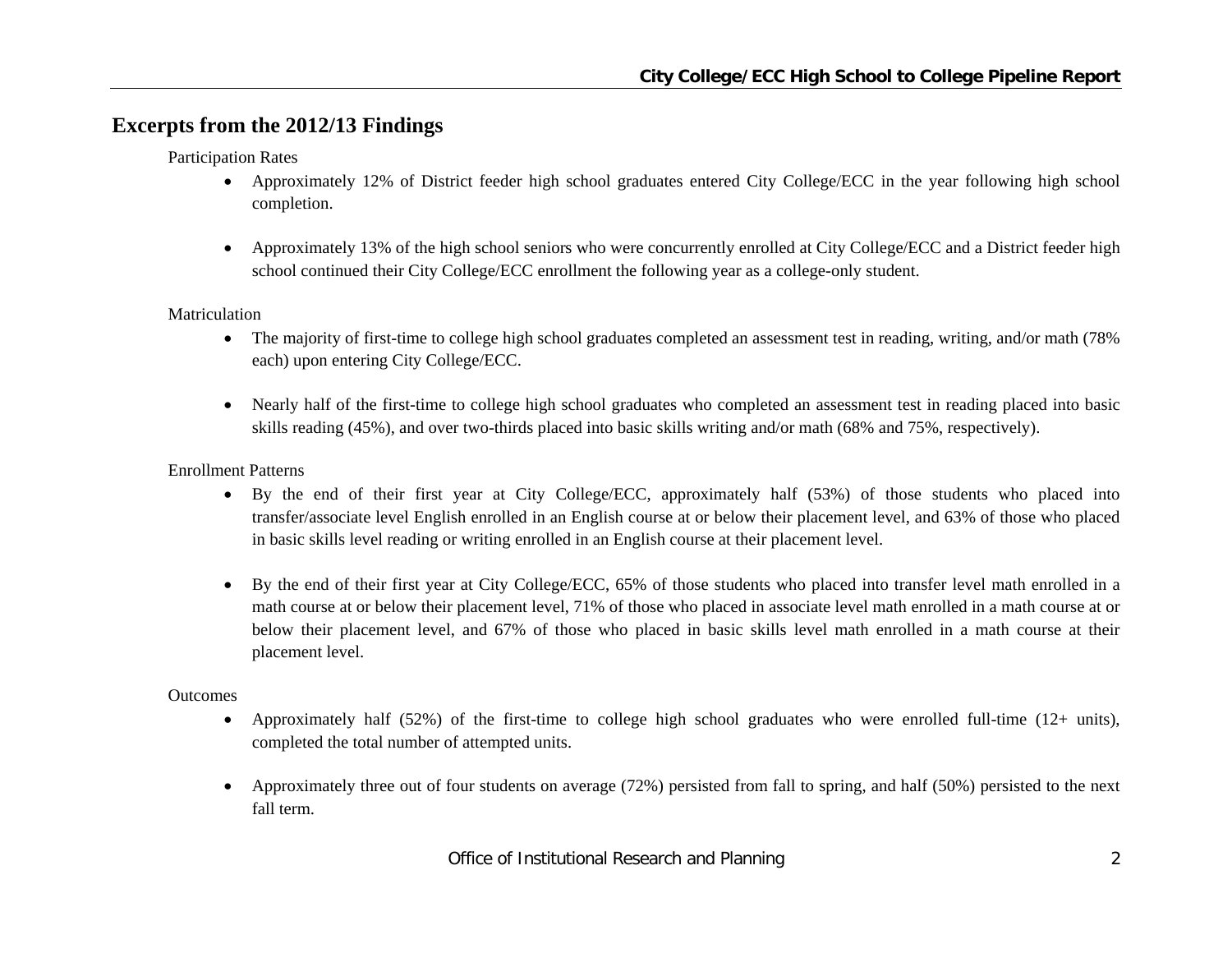## **Introduction**

The annual High School to College Pipeline Report provides a comprehensive descriptive analysis of incoming first-time to college high school graduates. The report is part of a larger initiative to provide the colleges and the District with information for integrating plans and strategies that support student completion and enrollment management. The report is intended to inform college and District decision-making, instructional and services planning, outreach, and marketing.

The High School to College Pipeline Report series comprises four reports: 1) All Colleges, 2) City College/ECC, 3) Mesa College, and 4) Miramar College. Each report contains four sections that focus on enrollment patterns and placement as students enter college for the first time. The first section focuses on students' entry into City College/ECC via high school-to-college graduate participation and concurrent student participation rates. First-time to college high school graduates are the focus of the remaining sections, including: student characteristics and college enrollment patterns in Section II; reading, writing, math, and ESOL placements in Section III; and finally, English and math enrollments by placement level in Section IV. In most instances, benchmark information is provided as a point of comparison, such as three or five-year averages and/or percentage change.

## **Population of Interest**

Unless otherwise noted, **first-time to college high school graduates are students who reported completion from a high school within four years of subsequently enrolling at City College/ECC for the first time.** First-time to college students are students who indicated on their application for admission that they had not previously attended City College/ECC or another college or university. For this study, high school graduates are students who reported receipt of a certification of California high school proficiency, a G.E.D./high school certificate, or a high school diploma, including a foreign high school diploma. Unless otherwise noted, students who concurrently attend high school, a four-year institution, or adult school are excluded from this population.

## **Operational Definitions**

**Enrollment:** The number of seats enrolled, or duplicated headcount. Student drops and never attended, cancelled classes, and tutoring classes are excluded.

**Headcount:** The individual count of students, or unduplicated headcount. Student drops and never attended, and cancelled classes are excluded.

**Persistence Rate – Term and Annual:** The percentage of official census enrolled students in a fall term who received a grade notation of A, B, C, D, F, P, NP, I, or RD and who enrolled in at least one course in the subsequent spring term (term persistence) and fall terms (annual persistence) and received a grade notation of A, B, C, D, F, P, NP, I, or RD. SDSU and UCSD-only students and sections are excluded. Intersession, tutoring, in-service, and cancelled classes are excluded.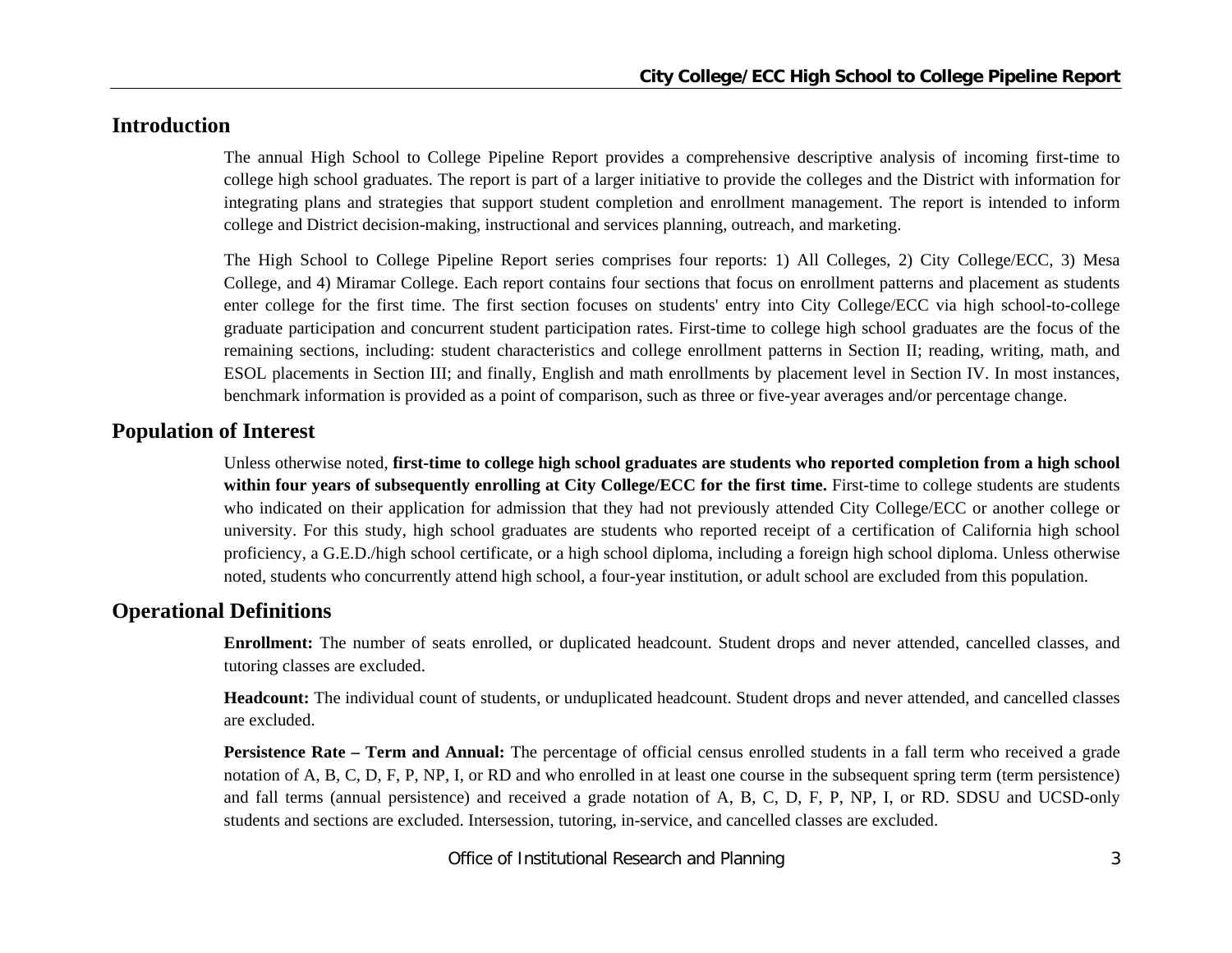## **Course Sequences**

Figure 1. Current English and ESOL course sequence

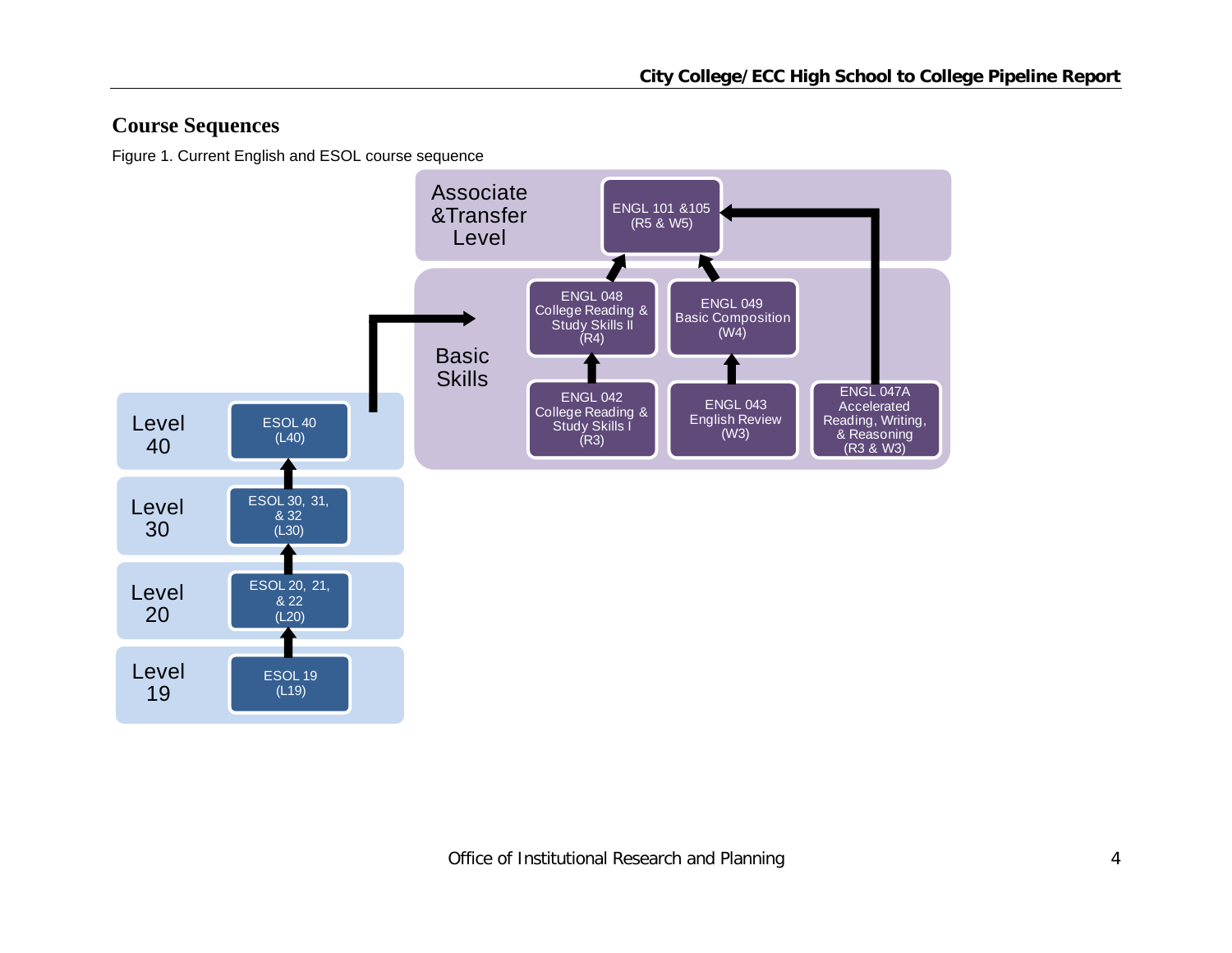

Figure 2. Current math course sequence

*Note. In this study, Statway courses are excluded from the placement sequence due to their unique course enrollment protocol.*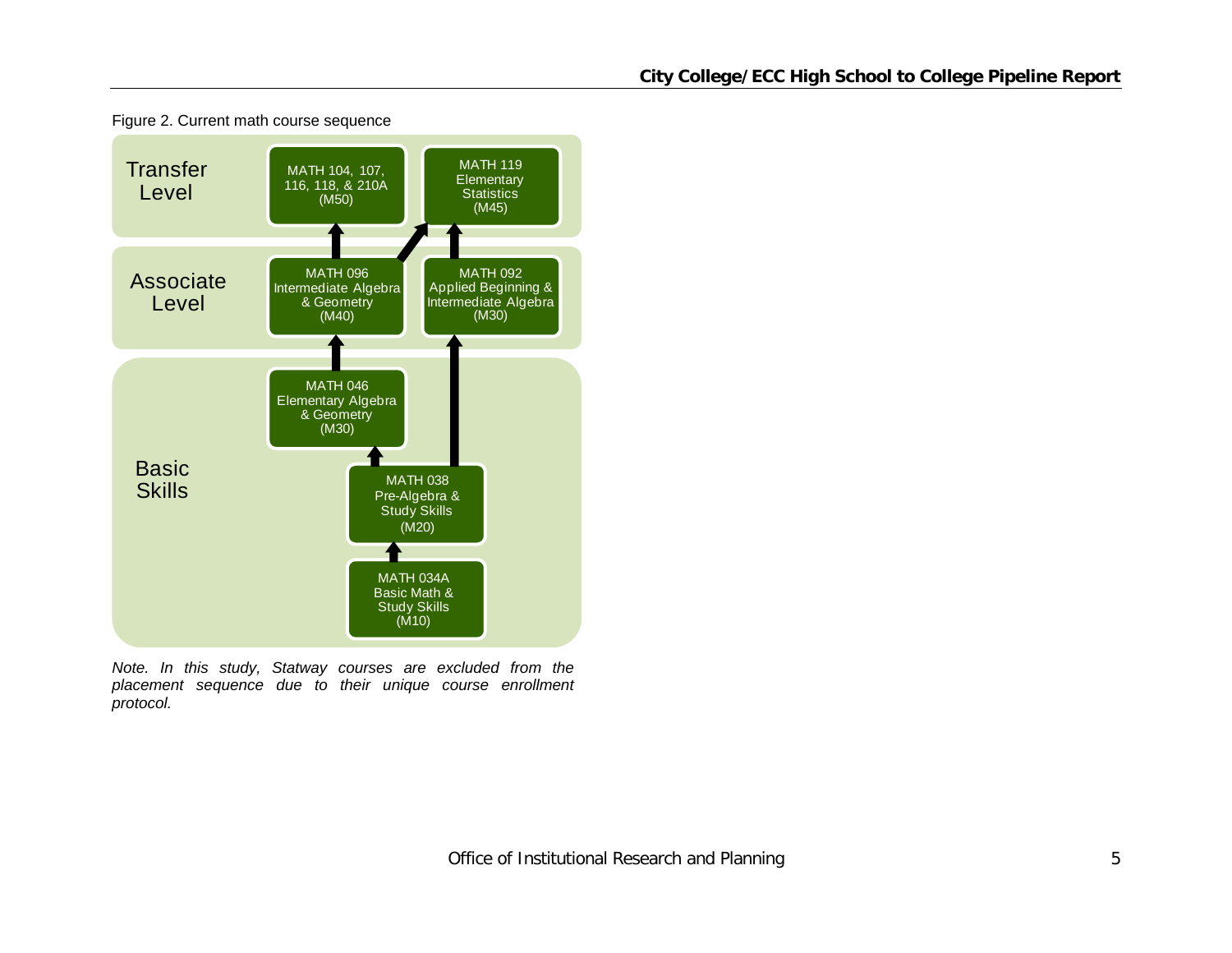## **Overall Highlight of the Findings**

- 1. In 2012/13, approximately 12% of the 2011/12 feeder high school graduates (855 out of 6,960 students) and 6% of the 2011/12 non-feeder high school graduates (593 out of 10,353 students) entered City College/ECC in the year following high school completion. This does not include 414 entrants for whom high school graduate data were unavailable, nor whose high schools enrolled fewer than 20 SDCCD entrants in each of the five years. Both the 2012/13 feeder and non-feeder school student entry rates are comparable to the five-year averages of 12% and 5%, respectively.
- 2. Concurrent high school seniors who were both enrolled at City College/ECC and attended a District feeder high school in 2011/12, continued their City College/ECC enrollment the following year as college-only students at a 13% participation rate (7 out of 55 students). This does not include 41 concurrently enrolled non-feeder high school seniors in 2011/12, nor 63 concurrently enrolled seniors in 2011/12 for whom high school feeder or non-feeder data were unavailable or invalid. Over five years, participation rates of concurrently enrolled high school seniors who continued City College/ECC enrollment the following year varied among feeder (6%-24%) and non-feeder school students (7%-29%). However, the 2010/11 senior cohort was the first cohort for which non-feeder participation rates exceeded feeder participation rates the following year.
- 3. Forty-one percent of the 2012/13 first-time to college high school graduates reported that they were the first generation of college-going students in their family (803 out of 1,936 students). This is comparable to the five-year average of 40%.
- 4. In 2012/13, 67% of the first-time to college high school graduates who enrolled in 0.1-2.9 units completed the total number of attempted units (74 out of 111 students) and 64% of the first-time to college high school graduates who enrolled in 3.0-5.9 units completed the total number of attempted units (292 out of 454 students). Nearly half (48%) of the students who enrolled either in 6.0-8.9 units or in 9.0-11.9 units completed the total number of attempted units (186 out of 391 students and 173 out of 358 students, respectively). Over half (52%) of the students who were enrolled in school full-time (12+ units) in 2012/13, completed the total number of attempted units (317 out of 613 students).
- 5. Seventy-two percent of the Fall 2011 first-time to college high school graduates at City College/ECC persisted to the next spring term (854 out of 1,179 students), and half (50%) annually persisted to a second fall term (586 out of 1,179 students). This is higher than the five-year average term-to-term (68%) and annual (46%) persistence.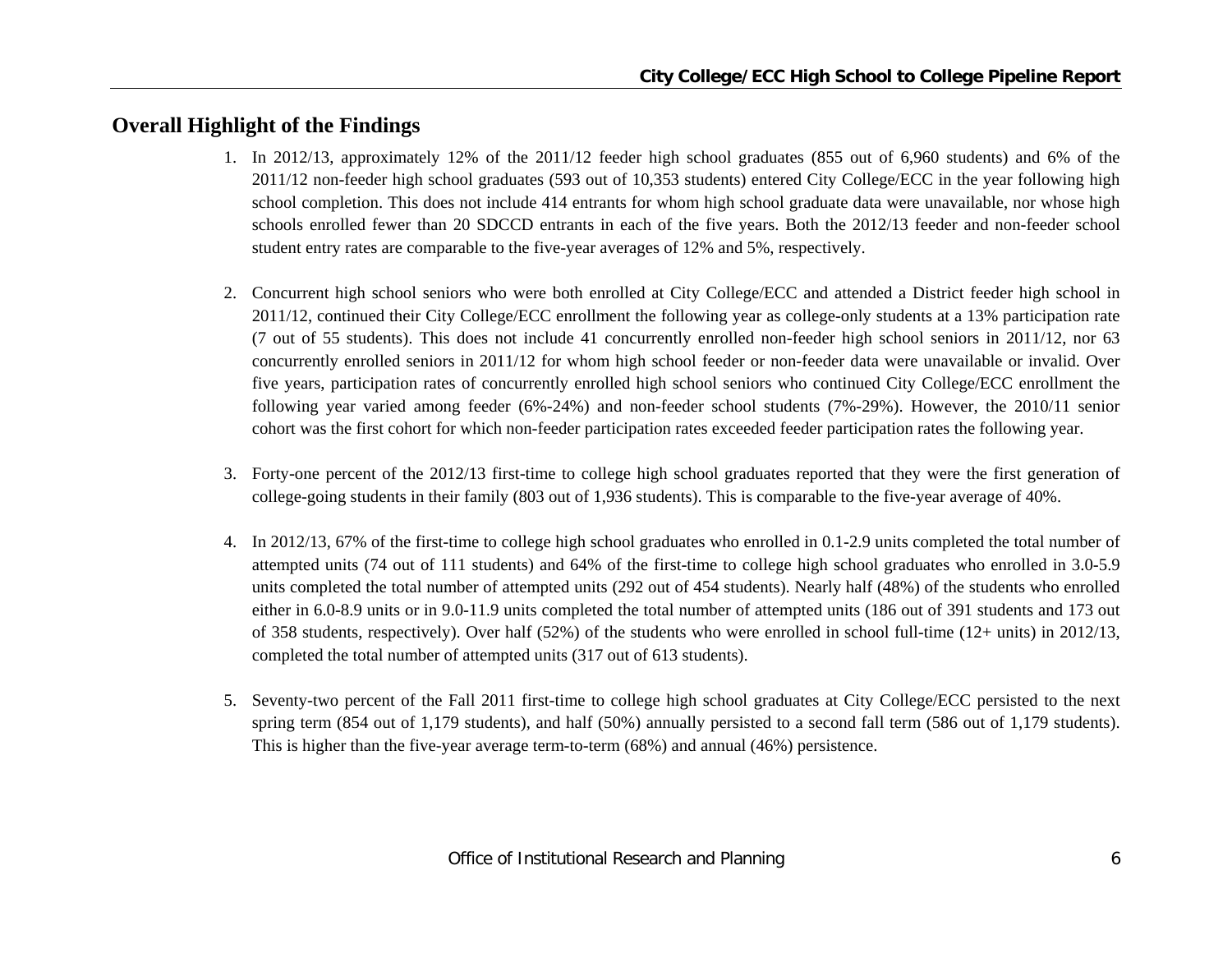- 6. In 2012/13, a majority of the first-time to college high school graduates completed an assessment test in reading (78%; 1,732 out of 2,223 students), writing (78%; 1,732 out of 2,223 students), and math (78%; 1,737 out of 2,223 students). The percentages of students who completed an assessment test increased over the past three years (reading 69%-78%, writing 69%-78%, and math 71%-78%).
- 7. In 2012/13, 45% of the first-time to college high school graduates who completed an assessment test in reading placed at basic skills (782 out of 1,732 students). The majority of first-time to college high school graduates who completed an assessment test in writing placed at basic skills (68%; 1,175 out of 1,732 students). Three-quarters (75%) of first-time to college high school graduates who completed an assessment test in math placed at basic skills during the same timeframe (1,302 out of 1,737 students). Among first-time to college high school graduates who completed an assessment test in ESOL, 89% of the students placed four to five levels below English transfer level (ESOL levels 19 and 20; 65 out of 73 students).
- 8. Over half (53%) of the Fall 2012 first-time to college high school graduates who placed in transfer/associate level English enrolled in an English course at or below their placement level by the end of their first year at City College/ECC (273 out of 511 students).
- 9. By the end of their first year at City College/ECC, 65% of the Fall 2012 first-time to college high school graduates who placed in transfer level math enrolled in a math course at or below their placement level (141 out of 218 students), and 71% of those who placed in associate level math enrolled in a math course at or below their placement level (97 out of 136 students).
- 10. Among the Fall 2012 first-time to college high school graduates who placed in basic skills level reading or writing, 63% enrolled in an English course at their placement level by the end of their first year at City College/ECC (286 out of 452 students). Approximately two-thirds (67%) of the Fall 2012 first-time to college high school graduates who placed in basic skills level math enrolled in a math course at their placement level by the end of their first year (546 out of 811 students).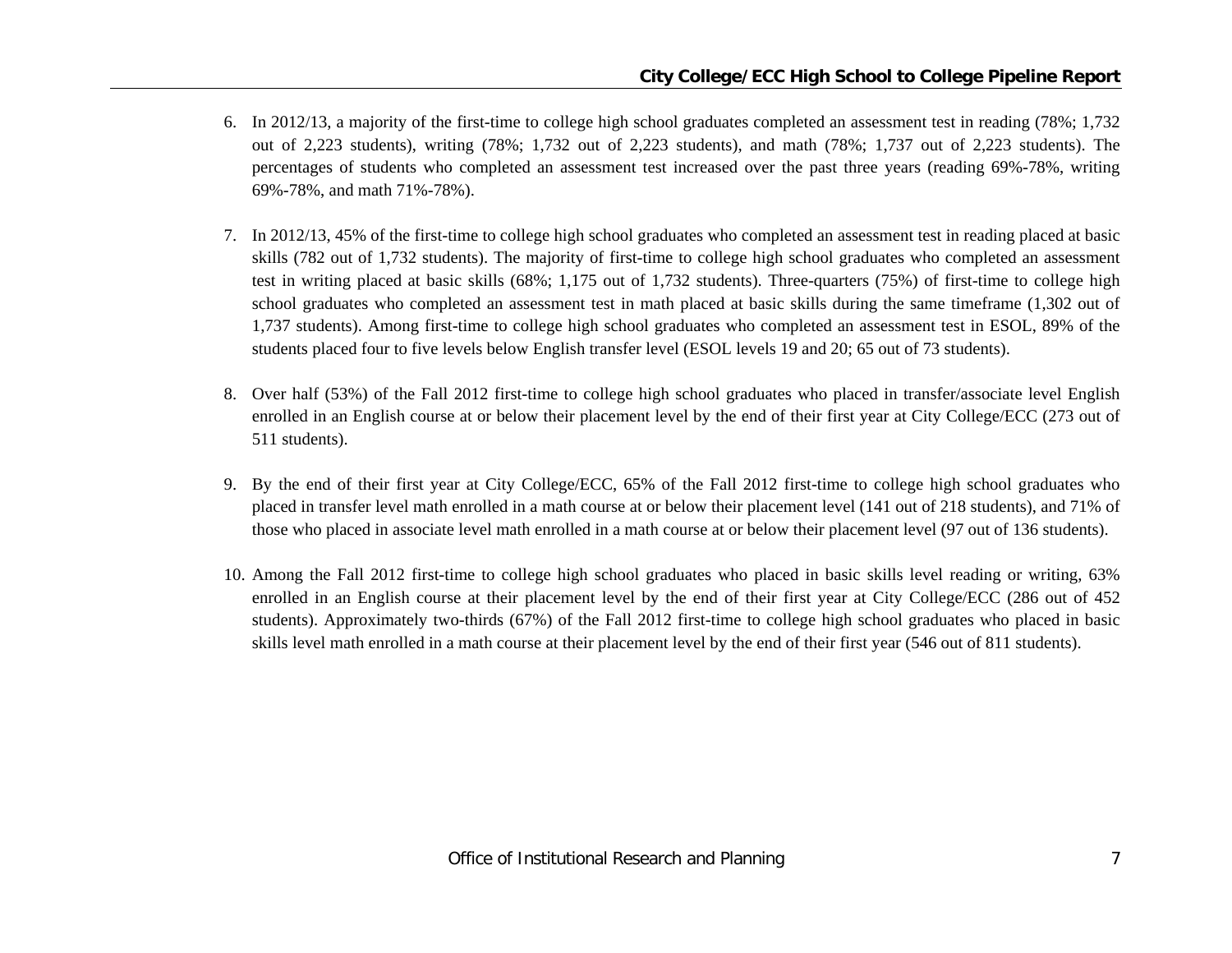## **Section I: Entering the Community College Pipeline**

This section describes different aspects of high school student entry to City College/ECC. Student trends are measured across five years, from 2008/09 to 2012/13. Students who are concurrently attending SDSU or UCSD are excluded.

High school-to-college participation rates and high school GPA of incoming high school graduates who enroll at City College/ECC in the year following high school completion are reported in Tables 1 and 2. When possible, high school-to-college participation rates are disaggregated by feeder and non-feeder high schools. College feeders are based on a combination of the zip codes within each college's service area, as well as other college-specific outreach designations.

High school seniors who are concurrently enrolled at City College/ECC are tracked to determine the rate of continued participation as college-only students (see Table 3). **Students who re-enroll as concurrent students in the subsequent year are excluded from re-enrollment figures.** Results provide aggregate totals/averages for students attending feeder and non-feeder high schools as a point of comparison.

#### **Highlight of the Findings**

- In 2012/13, approximately 12% of the 2011/12 feeder high school graduates and 6% of the 2011/12 non-feeder high school graduates entered City College/ECC in the year following high school completion Both were comparable to the five-year averages of 12% and 5%, respectively (see Table 1). This does not include those entrants for whom high school graduate data were unavailable, nor whose high schools enrolled fewer than 20 SDCCD entrants in each of the five years. On average over five years, San Diego, Lincoln, and Hoover high schools had the highest feeder participation rates (30%, 27%, and 25%, respectively). Chula Vista, Mar Vista, and Sweetwater had the highest non-feeder participation rates on average over five years (14%, 14%, and 13%, respectively). This is close to the five-year average participation rate of feeder schools (12%).
- 0 Nearly two thirds (61%) of the students who enrolled at City College/ECC in 2012/13 following high school completion in 2011/12 (and included their GPA on their college application) reported that they had earned a 2.0-3.0 high school GPA (comparable to the five-year average of 63%) and 37% reported that they had earned higher than a 3.0 GPA (comparable to the five-year average of 35%; see Table 2).
- $\bullet$  Concurrent high school seniors who were both enrolled at City College/ECC and attended a District feeder high school in 2011/12, continued their City College/ECC enrollment the following year as college-only students at a 13% participation rate (see Table 3). This does not include concurrently enrolled non-feeder high school seniors in 2011/12, nor concurrently enrolled seniors in 2011/12 for whom high school feeder or non-feeder data were unavailable or invalid. Over five years, participation rates of concurrently enrolled high school seniors who continued City College/ECC enrollment the following year varied among feeder (6%-24%) and non-feeder school students (7%-29%). However, the 2010/11 senior cohort was the first cohort for which non-feeder participation rates exceeded feeder participation rates the following year.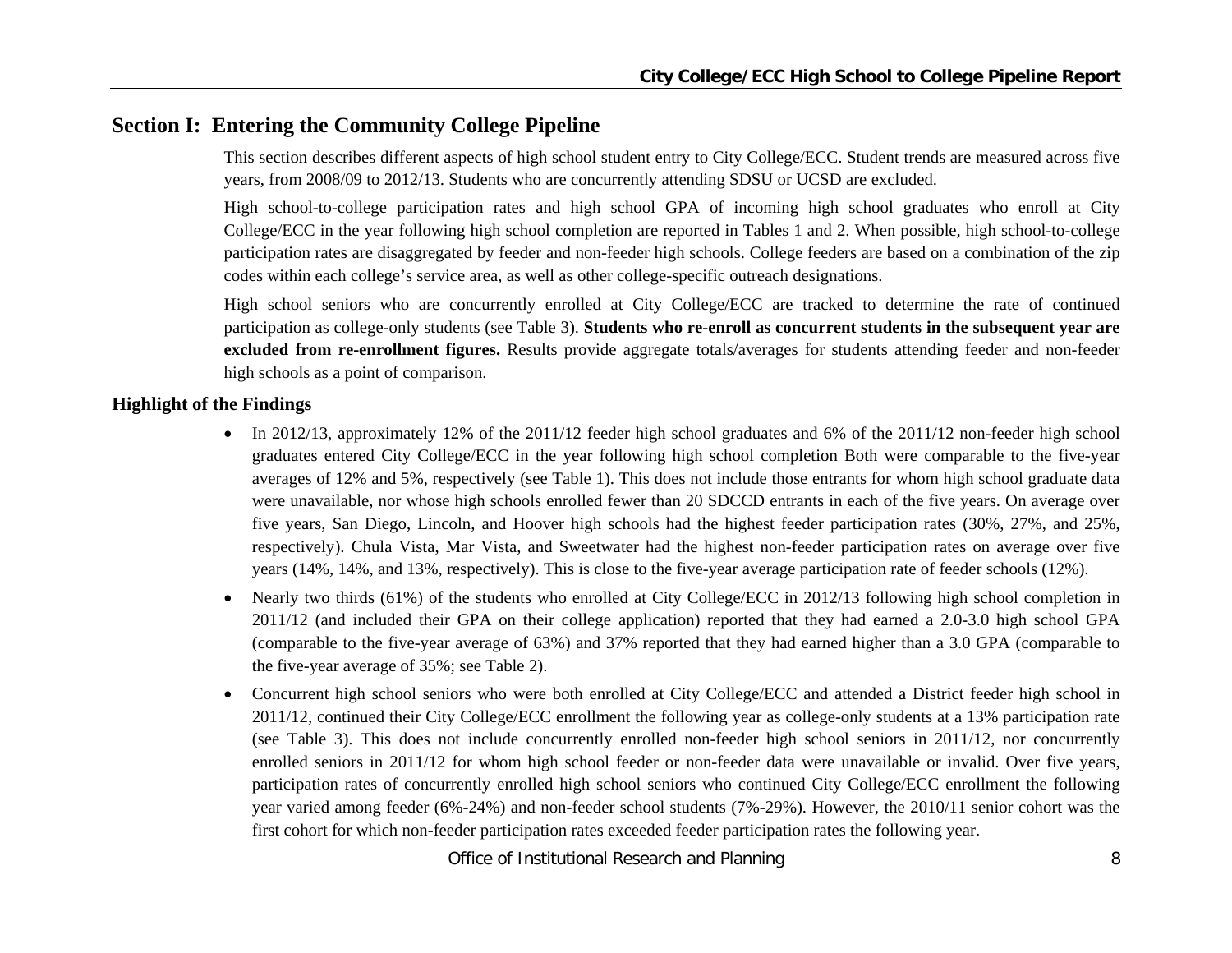## **College Participation Rates High School Graduates**

|  | Table 1. Headcount and participation rates of high school graduates who enroll at City College/ECC within one year of graduation |  |
|--|----------------------------------------------------------------------------------------------------------------------------------|--|
|  |                                                                                                                                  |  |

|                              |                              |          |             |                 |       |                |                 |                  |                |                 |       |                | 07/08-          |                 |                         |                 |        |          |                 |
|------------------------------|------------------------------|----------|-------------|-----------------|-------|----------------|-----------------|------------------|----------------|-----------------|-------|----------------|-----------------|-----------------|-------------------------|-----------------|--------|----------|-----------------|
|                              |                              | 07/08    |             | 08/09           | 08/09 |                | 09/10           | 09/10            |                | 10/11           | 10/11 |                | 11/12           | 11/12           |                         | 12/13           | 11/12  |          | 08/09-12/13     |
|                              |                              | Grads    |             | <b>Entrants</b> | Grads |                | <b>Entrants</b> | Grads            |                | <b>Entrants</b> | Grads |                | <b>Entrants</b> | Grads           |                         | <b>Entrants</b> | Grads  |          | <b>Entrants</b> |
|                              |                              | N        | N           | %               | N     | N              | %               | N                | N              | %               | N     | N              | %               | N               | N                       | %               |        | % Change | Avg %           |
|                              | <b>Crawford Ed Complex</b>   | 208      | 52          | 25%             | 220   | 49             | 22%             | 236              | 46             | 19%             | 193   | 29             | 15%             | 189             | 53                      | 28%             | $-9%$  | 2%       | 22%             |
|                              | <b>Gompers Prep</b>          | $\Omega$ | $\Omega$    |                 | 0     | $\mathbf 0$    |                 | $\Omega$         | $\overline{0}$ |                 | 0     | $\overline{0}$ |                 | 71              | 25                      | 35%             |        | ---      | ---             |
| Feeder                       | Hoover                       | 273      | 76          | 28%             | 343   | 78             | 23%             | 322              | 87             | 27%             | 311   | 68             | 22%             | 292             | 79                      | 27%             | 7%     | 4%       | 25%             |
|                              | Lincoln                      | 200      | 63          | 32%             | 251   | 77             | 31%             | 354              | 89             | 25%             | 389   | 90             | 23%             | 316             | 96                      | 30%             | 58%    | 52%      | 27%             |
| City                         | <b>Morse</b>                 | 446      | 46          | 10%             | 447   | 59             | 13%             | 442              | 54             | 12%             | 380   | 45             | 12%             | 381             | 78                      | 20%             | $-15%$ | 70%      | 13%             |
|                              | San Diego Ed Complex         | 386      | 130         | 34%             | 393   | 114            | 29%             | 452              | 145            | 32%             | 485   | 152            | 31%             | 422             | 101                     | 24%             | 9%     | $-22%$   | 30%             |
|                              | San Diego SCPA               | 161      | 16          | 10%             | 179   | 18             | 10%             | 169              | 26             | 15%             | 181   | 12             | 7%              | 168             | 15                      | 9%              | 4%     | $-6%$    | 10%             |
|                              | <b>Charter School of SD</b>  | 339      | 36          | 11%             | 341   | 43             | 13%             | 436              | 40             | 9%              | 479   | 57             | 12%             | 559             | 54                      | 10%             | 65%    | 50%      | 11%             |
|                              | Clairemont                   | 232      | 30          | 13%             | 243   | 25             | 10%             | 250              | 35             | 14%             | 278   | 30             | 11%             | 230             | 25                      | 11%             | $-1%$  | $-17%$   | 12%             |
|                              | <b>Kearny Ed Complex</b>     | 302      | 24          | 8%              | 292   | 12             | 4%              | 331              | 12             | 4%              | 319   | 17             | 5%              | 381             | 19                      | 5%              | 26%    | $-21%$   | 5%              |
| Feeder                       | La Jolla                     | 358      | 14          | 4%              | 384   | 19             | 5%              | 338              | 10             | 3%              | 359   | 13             | 4%              | 374             | 27                      | 7%              | 4%     | 93%      | 5%              |
| Mesa                         | <b>Madison</b>               | 229      | 14          | 6%              | 199   | 16             | 8%              | 224              | 17             | 8%              | 247   | 19             | 8%              | 224             | 21                      | 9%              | $-2%$  | 50%      | 8%              |
|                              | <b>Mark Twain</b>            | 61       | 11          | 18%             | 207   | $\overline{7}$ | 3%              | 208              | 11             | 5%              | 187   | 11             | 6%              | 226             | 13                      | 6%              | 270%   | 18%      | 6%              |
|                              | <b>Mission Bay</b>           | 287      | 37          | 13%             | 310   | 58             | 19%             | 266              | 51             | 19%             | 277   | 42             | 15%             | 311             | 42                      | 14%             | 8%     | 14%      | 16%             |
|                              | <b>Patrick Henry</b>         | 447      | 23          | 5%              | 447   | 19             | 4%              | 471              | 23             | 5%              | 503   | 28             | 6%              | 484             | 25                      | 5%              | 8%     | 9%       | 5%              |
|                              | <b>Point Loma</b>            | 400      | 71          | 18%             | 369   | 57             | 15%             | 402              | 56             | 14%             | 424   | 55             | 13%             | 408             | 59                      | 14%             | 2%     | $-17%$   | 15%             |
|                              | <b>Mira Mesa</b>             | 505      | 19          | 4%              | 504   | 18             | 4%              | 598              | 25             | 4%              | 593   | 15             | 3%              | 552             | 21                      | 4%              | 9%     | 11%      | 4%              |
| Miramar<br>Feeder            | <b>Scripps Ranch</b>         | 479      | 19          | 4%              | 476   | 21             | 4%              | 494              | 13             | 3%              | 531   | 18             | 3%              | 579             | 32                      | 6%              | 21%    | 68%      | 4%              |
|                              | Serra                        | 395      | 36          | 9%              | 417   | 44             | 11%             | 397              | 33             | 8%              | 365   | 39             | 11%             | 406             | 36                      | 9%              | 3%     | 0%       | 9%              |
|                              | <b>University City</b>       | 418      | 32          | 8%              | 378   | 23             | 6%              | 401              | 35             | 9%              | 416   | 31             | 7%              | 387             | 34                      | 9%              | $-7%$  | 6%       | 8%              |
|                              | <b>District Feeder Total</b> | 6,126    | 749         | 12%             | 6,400 | 757            | 12%             | 6,791            | 808            | 12%             | 6,917 | 771            | 11%             | 6,960           | 855                     | 12%             | 14%    | 14%      | 12%             |
|                              | Abraxas                      | 151      | 4           | 3%              | 109   | $\mathbf 0$    | 0%              | $\overline{147}$ | 0              | 0%              | 123   | $\overline{2}$ | 2%              | $\overline{98}$ | 0                       | 0%              | $-35%$ | $-100%$  | 1%              |
| High                         | <b>Bonita Vista</b>          | 531      | 16          | 3%              | 549   | 11             | 2%              | 536              | 19             | 4%              | 497   | 13             | 3%              | 541             | 20                      | 4%              | 2%     | 25%      | 3%              |
|                              | <b>Castle Park</b>           | 395      | 17          | 4%              | 366   | 15             | 4%              | 352              | 69             | 20%             | 294   | 51             | 17%             | 260             | 29                      | 11%             | $-34%$ | 71%      | 11%             |
|                              | <b>Chula Vista</b>           | 542      | 38          | 7%              | 574   | 55             | 10%             | 567              | 124            | 22%             | 510   | 81             | 16%             | 538             | 78                      | 14%             | $-1%$  | 105%     | 14%             |
| Non-Feeder<br><b>Schools</b> | Coronado                     | 226      | 20          | 9%              | 254   | 30             | 12%             | 261              | 27             | 10%             | 277   | 24             | 9%              | 248             | 25                      | 10%             | 10%    | 25%      | 10%             |
|                              | <b>Del Norte</b>             | 0        | $\mathbf 0$ |                 | 0     | $\pmb{0}$      |                 | $\mathbf 0$      | $\pmb{0}$      |                 |       | 0              | 0%              | 243             | $\overline{\mathbf{c}}$ | 1%              |        |          |                 |
|                              | Eastlake                     | 628      |             | 0%              | 602   |                | 0%              | 555              | 3              | 1%              | 502   | 6              | 1%              | 512             | 14                      | 3%              | $-18%$ | 1,300%   | 1%              |
|                              | Grossmont                    | 465      | 6           | 1%              | 451   | 5              | 1%              | 518              | 14             | 3%              | 470   | l6             | 1%              | 519             | $\overline{8}$          | 2%              | 12%    | 33%      | 2%              |

*Note. Non-Feeder High Schools are continued on the next page.*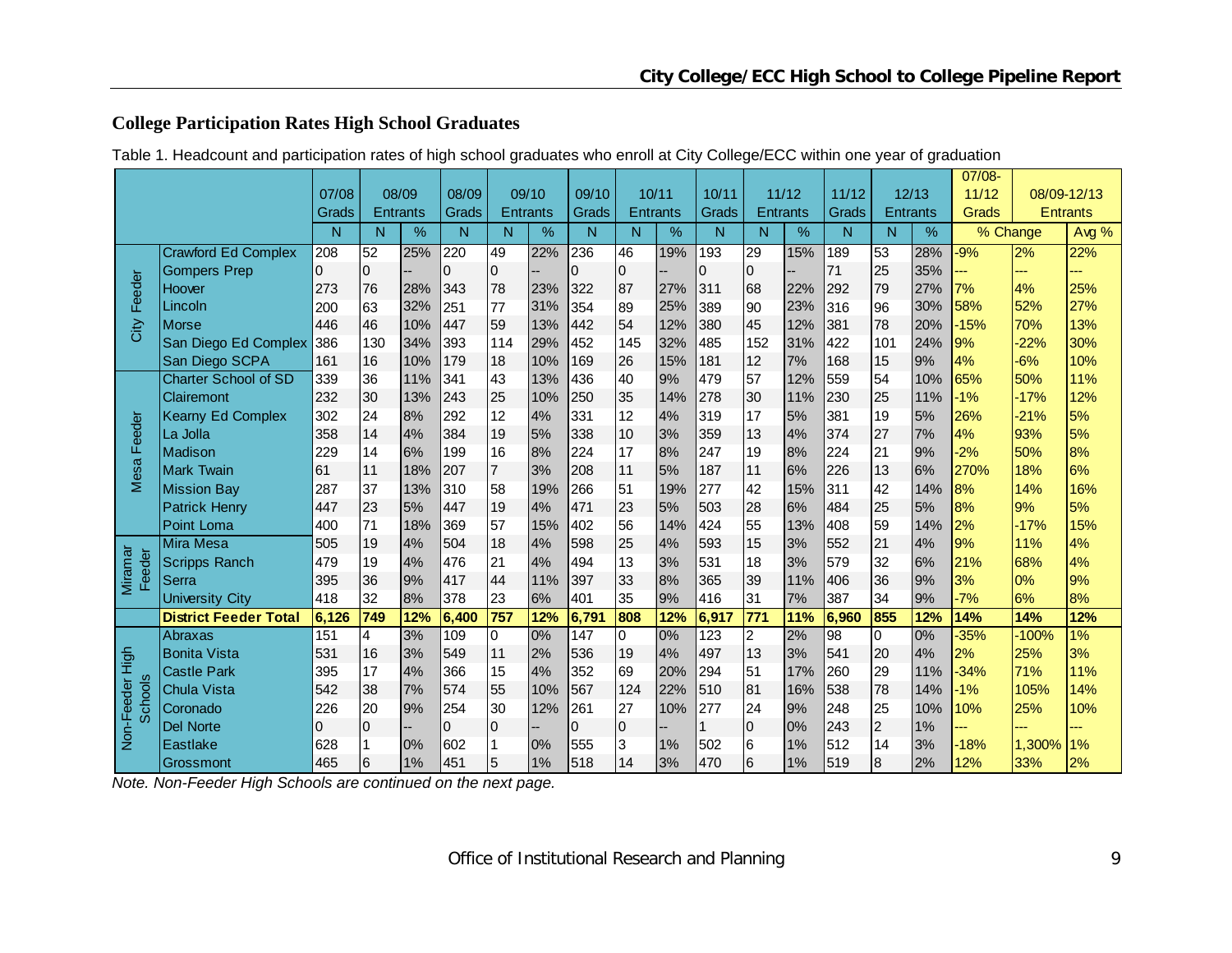|                 |                         |        |                 |                 |        |                  |                 |        |                         |       |              |                 |       |        |                 |       | $07/08 -$      |        |                 |
|-----------------|-------------------------|--------|-----------------|-----------------|--------|------------------|-----------------|--------|-------------------------|-------|--------------|-----------------|-------|--------|-----------------|-------|----------------|--------|-----------------|
|                 |                         | 07/08  |                 | 08/09           | 08/09  |                  | 09/10           | 09/10  |                         | 10/11 | 10/11        |                 | 11/12 | 11/12  |                 | 12/13 | 11/12          |        | 08/09-12/13     |
|                 |                         | Grads  |                 | <b>Entrants</b> | Grads  |                  | <b>Entrants</b> | Grads  | <b>Entrants</b>         |       | <b>Grads</b> | <b>Entrants</b> |       | Grads  | <b>Entrants</b> |       | Grads          |        | <b>Entrants</b> |
|                 |                         | N      | N               | $\%$            | N      | N                | $\%$            | N      | N                       | $\%$  | N            | N.              | %     | N      | N               | %     | % Change       |        | Avg %           |
|                 | <b>Helix</b>            | 440    | 12              | 3%              | 458    | 18               | 4%              | 436    | $\overline{12}$         | 3%    | 477          | 16              | 3%    | 469    | 39              | 8%    | 7%             | 225%   | 4%              |
|                 | <b>Hilltop</b>          | 477    | 14              | 3%              | 471    | 19               | 4%              | 546    | 41                      | 8%    | 467          | 28              | 6%    | 486    | 35              | 7%    | 2%             | 150%   | 6%              |
|                 | Mar Vista               | 474    | 43              | 9%              | 506    | 30               | 6%              | 399    | 77                      | 19%   | 310          | 73              | 24%   | 337    | 62              | 18%   | $-29%$         | 44%    | 14%             |
| cont.           | Montgomery              | 431    | 11              | 3%              | 410    | 15               | 4%              | 366    | 59                      | 16%   | 309          | 33              | 11%   | 303    | 24              | 8%    | $-30%$         | 118%   | 8%              |
|                 | <b>Mount Miguel</b>     | 319    |                 | 2%              | 296    | 12               | 4%              | 365    | 19                      | 5%    | 340          | 14              | 4%    | 327    | 18              | 6%    | 3%             | 157%   | 4%              |
|                 | Mt. Carmel              | 495    | 16              | 1%              | 527    | $\boldsymbol{9}$ | 2%              | 564    | 10                      | 2%    | 547          | 5               | 1%    | 505    | 6               | 1%    | 2%             | 0%     | 1%              |
|                 | Olympian                | 2      | <sup>0</sup>    | 0%              | 188    | $\pmb{0}$        | 0%              | 262    | $\overline{\mathbf{c}}$ | 1%    | 329          | 18              | 5%    | 374    | 11              | 3%    | $18,600\%$ --- |        | 3%              |
| <b>Schools</b>  | <b>Otay Ranch</b>       | 741    | 0               | 0%              | 598    | $\overline{0}$   | 0%              | 615    | $\overline{9}$          | 1%    | 604          | 26              | 4%    | 591    | 22              | 4%    | $-20%$         | ---    | 2%              |
|                 | Poway                   | 700    |                 | 1%              | 597    | 4                | 1%              | 633    | $6\overline{6}$         | 1%    | 676          | 9               | 1%    | 581    | 4               | 1%    | $-17%$         | $-43%$ | 1%              |
|                 | Ramona                  | 389    | 3               | 1%              | 414    | $\overline{c}$   | 0%              | 398    | $\overline{4}$          | 1%    | 385          | $\overline{c}$  | 1%    | 406    | $\mathbf{1}$    | 0%    | 4%             | $-67%$ | 1%              |
|                 | Rancho Bernardo         | 686    |                 | 1%              | 643    | 12               | 2%              | 665    | $\overline{6}$          | 1%    | 680          | 7               | 1%    | 546    | 6               | 1%    | $-20%$         | $-14%$ | 1%              |
| Non-Feeder High | San Ysidro              | 464    |                 | 2%              | 495    | 23               | 5%              | 399    | 62                      | 16%   | 408          | 38              | 9%    | 449    | 54              | 12%   | $-3%$          | 671%   | 8%              |
|                 | Southwest               | 429    | 24              | 6%              | 395    | 21               | 5%              | 347    | 55                      | 16%   | 337          | 46              | 14%   | 333    | 45              | 14%   | $-22%$         | 88%    | 10%             |
|                 | Sweetwater              | 598    | 50              | 8%              | 626    | 51               | 8%              | 543    | 96                      | 18%   | 489          | 82              | 17%   | 469    | 82              | 17%   | $-22%$         | 64%    | 13%             |
|                 | <b>Torrey Pines</b>     | 620    | 2               | 0%              | 647    | 2                | 0%              | 610    | $\overline{c}$          | 0%    | 647          | 0               | 0%    | 625    |                 | 0%    | 1%             | $-50%$ | 0%              |
|                 | <b>West View</b>        | 533    | 6               | 1%              | 576    | $\overline{5}$   | 1%              | 592    | 9                       | 2%    | 577          | 5               | 1%    | 593    | $\overline{7}$  | 1%    | 11%            | 17%    | 1%              |
|                 | <b>Non-Feeder Total</b> | 10,736 | 301             | 3%              | 10,752 | 340              | 3%              | 10,676 | 725                     | 7%    | 10,256       | 585             | 6%    | 10,353 | 593             | 6%    | $-4%$          | 97%    | 5%              |
|                 | <b>Foreign School</b>   | ---    | $\overline{29}$ | $---$           | ---    | 29               | ---             | ---    | $\overline{25}$         | ---   | $---$        | 24              | ---   | $---$  | 12              | ---   | $---$          | -59%   | ---             |
| High            | Other                   | ---    | 254             | ---             | ---    | 259              | ---             | $---$  | 313                     | ---   | ---          | 279             | ---   | ---    | 316             | ---   | $---$          | 24%    | ---             |
| <b>Schools</b>  | <b>Out of State</b>     | $---$  | 63              | ---             | $---$  | 64               | ---             | $---$  | 57                      | ---   | ---          | 48              | ---   | ---    | 58              | $---$ | ---            | $-8%$  | ---             |
| Other           | San Diego County        | ---    | 79              | ---             | ---    | 102              | ---             | $---$  | 95                      | ---   | ---          | 39              | ---   | ---    | 28              | ---   | ---            | $-65%$ | ---             |
|                 | <b>Other Total</b>      | ---    | 425             | ---             | ---    | 454              | ---             | ---    | 490                     | ---   | ---          | 390             | ---   | ---    | 414             | ---   | $- - -$        | $-3%$  | ---             |
| <b>Total</b>    |                         | ---    | 1,475           | ---             |        | 1,551            | ---             | ---    | 2,023                   | ---   | ---          | 1,746           |       | ---    | 1,862           | ---   |                | 26%    | ---             |

Table 1. Headcount and participation rates of high school graduates who enroll at City College/ECC within one year of graduation (continued)

Source: High School Data - California Department of Education (CDE) and Entrant Data - SDCCD Information System

*Note 1. Students are unduplicated within each year.*

*Note 2. SDSU, UCSD, tutoring, and cancelled classes are excluded from student enrollments. Students with no/unreported high school are excluded.*

*Note 3. Schools with no SDCCD Entrants are excluded (ALBA, Arroyo Paseo, Audeo, Coleman Tech, Iftin, iHigh, King-Chavez, Learning Choice, Mt. Everest, Riley/New Dawn, San Diego Early/Middle College, TRACE, and Whittier).*

*Note 4. Schools with fewer than 20 SDCCD Entrants enrolled in each of the five years (John Muir, Preuss, San Diego MET, etc.), private schools, and schools with no/unreported/invalid SDCCD or CDE data (Garfield, Health Sciences, the High Tech Highs) are indicated as 'Other'.*

*Note 5. 'Other High Schools' have no data available on high school graduates; therefore, no participation rates are calculated.*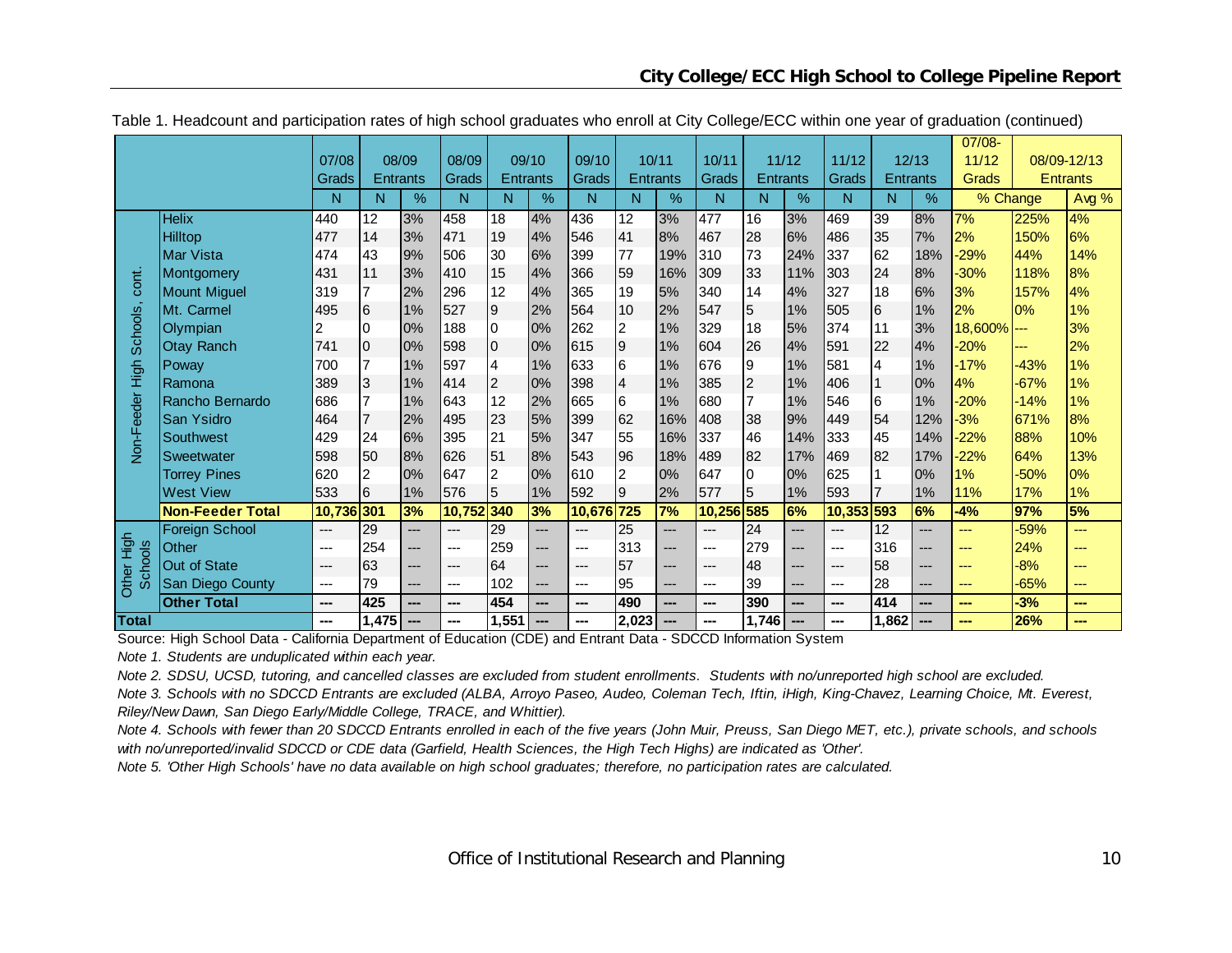| <b>Table 2. Then Concert of A critical concert graduated who children at Oily Concert LOC Within one year of graduation</b> |                 |                 |                 |                 |                  |             |  |  |  |  |  |  |
|-----------------------------------------------------------------------------------------------------------------------------|-----------------|-----------------|-----------------|-----------------|------------------|-------------|--|--|--|--|--|--|
| 08/09                                                                                                                       | 09/10           | 10/11           | 11/12           | 12/13           | <b>Five-Year</b> | 08/09-12/13 |  |  |  |  |  |  |
| <b>Entrants</b>                                                                                                             | <b>Entrants</b> | <b>Entrants</b> | <b>Entrants</b> | <b>Entrants</b> | Avg/Total        | % Change    |  |  |  |  |  |  |
| 0%                                                                                                                          | $0\%$           | $0\%$           | $0\%$           | 0%              | 0%               | 400%        |  |  |  |  |  |  |
| $1\%$                                                                                                                       | 2%              | $1\%$           | 2%              | 2%              | 2%               | 200%        |  |  |  |  |  |  |
| 27%                                                                                                                         | 30%             | 25%             | 26%             | 26%             | 27%              | 27%         |  |  |  |  |  |  |
| 37%                                                                                                                         | 35%             | 36%             | 37%             | 35%             | 36%              | 31%         |  |  |  |  |  |  |
| 24%                                                                                                                         | 23%             | 26%             | 26%             | 27%             | 25%              | 48%         |  |  |  |  |  |  |
| 10%                                                                                                                         | 10%             | 12%             | 9%              | 10%             | 10%              | 30%         |  |  |  |  |  |  |
| 100%                                                                                                                        | 100%            | 100%            | 100%            | 100%            | 100%             | 36%         |  |  |  |  |  |  |
| ,242                                                                                                                        | 1,329           | 1,748           | 1,558           | 1,688           | 7,565            | 36%         |  |  |  |  |  |  |
| 1,475                                                                                                                       | 1,551           | 2,023           | 1,746           | 1,862           | 8,657            | 26%         |  |  |  |  |  |  |
|                                                                                                                             |                 |                 |                 |                 |                  |             |  |  |  |  |  |  |

## **High School GPA of College-Enrolled High School Graduates**

Table 2. High School GPA of high school graduates who enroll at City College/ECC within one year of graduation

Source: SDCCD Information System

*Note 1. High School GPA is self-reported on students' college applications. On average, across five years 13% of students did not report their GPA.*

*Note 2. In cases where there are few students, the percentage distribution may be 0%; however, a percentage change is still calculated.*

#### **Participation Rates of Concurrent Students**

Table 3. Percentage of concurrent seniors who re-enroll the subsequent year as college-only students

|                        |                |           |           |                  |     |           |                  |           |           |                |     |                  |                  |    |           | $07/08 -$      |          |             |
|------------------------|----------------|-----------|-----------|------------------|-----|-----------|------------------|-----------|-----------|----------------|-----|------------------|------------------|----|-----------|----------------|----------|-------------|
|                        | 07/08          |           |           | 08/09            |     |           | 09/10            |           |           | 10/11          |     |                  | 11/12            |    |           | 11/12          |          |             |
|                        | <b>Seniors</b> |           | 08/09     | <b>Seniors</b>   |     | 09/10     | <b>Seniors</b>   |           | 10/11     | <b>Seniors</b> |     | 11/12            | <b>Seniors</b>   |    | 12/13     | <b>Seniors</b> |          | 08/09-12/13 |
|                        | $ $ (Concur)   |           | Re-Enroll | $ $ (Concur) $ $ |     | Re-Enroll | $ $ (Concur) $ $ |           | Re-Enroll | (Concur)       |     | <b>Re-Enroll</b> | $ $ (Concur) $ $ |    | Re-Enroll | (Concur)       |          | Re-Enroll   |
|                        |                | N         | $\%$      | N                | N   | $\%$      | N                | N         | %         | N              |     | $\%$             |                  | Ν  | $\%$      |                | % Change | Avg $%$     |
| <b>District Feeder</b> | 170            | <b>41</b> | 24%       | <b>166</b>       | 29  | 17%       | 112              | <b>26</b> | 23%       | 185            |     | 6%               | 155              |    | 13%       | $-68%$         | $-83%$   | 18%         |
| Non-Feeder             | 103            |           | 7%        | 144              | 10  | 7%        | 122              |           | 9%        | 146            | l11 | 24% 41           |                  | 12 | 29%       | $-60%$         | 71%      | 11%         |
| Other/Unreported       | 208            | l36       | 17%       | 154              | 12  | 8%        | 188              | 18        | 20%       | 173            | 15  | 21% 63           |                  |    | 10%       | $-70%$         | $-83%$   | 15%         |
| <b>Grand Total</b>     | 481            | 84        | 17%       | 1464             | 151 | 11%       | 322              | 55        | 17%       | 204            | 131 | 15%              | 159              | 25 | 16%       | <b>-67%</b>    | $-70%$   | <b>15%</b>  |

Source: SDCCD Information System

*Note 1. The concurrent student cohort comprises all self-reported seniors at a district-wide feeder or non-feeder who are also enrolled at City College/ECC. There were no exclusions made to limit the concurrent student cohort to only AP students. Re-enrollment counts exclude students who continue City College/ECC enrollment as concurrent students.* 

*Note 2. Students are unduplicated within each year. SDSU, UCSD, tutoring, and cancelled classes are excluded from student enrollments. Note 3. Students with no/unreported high school are indicated as 'Other/Unreported'. Students from feeder schools with no/unreported/invalid SDCCD or CDE data (Garfield, Health Sciences, the High Tech Highs) are indicated as 'Other/Unreported'.*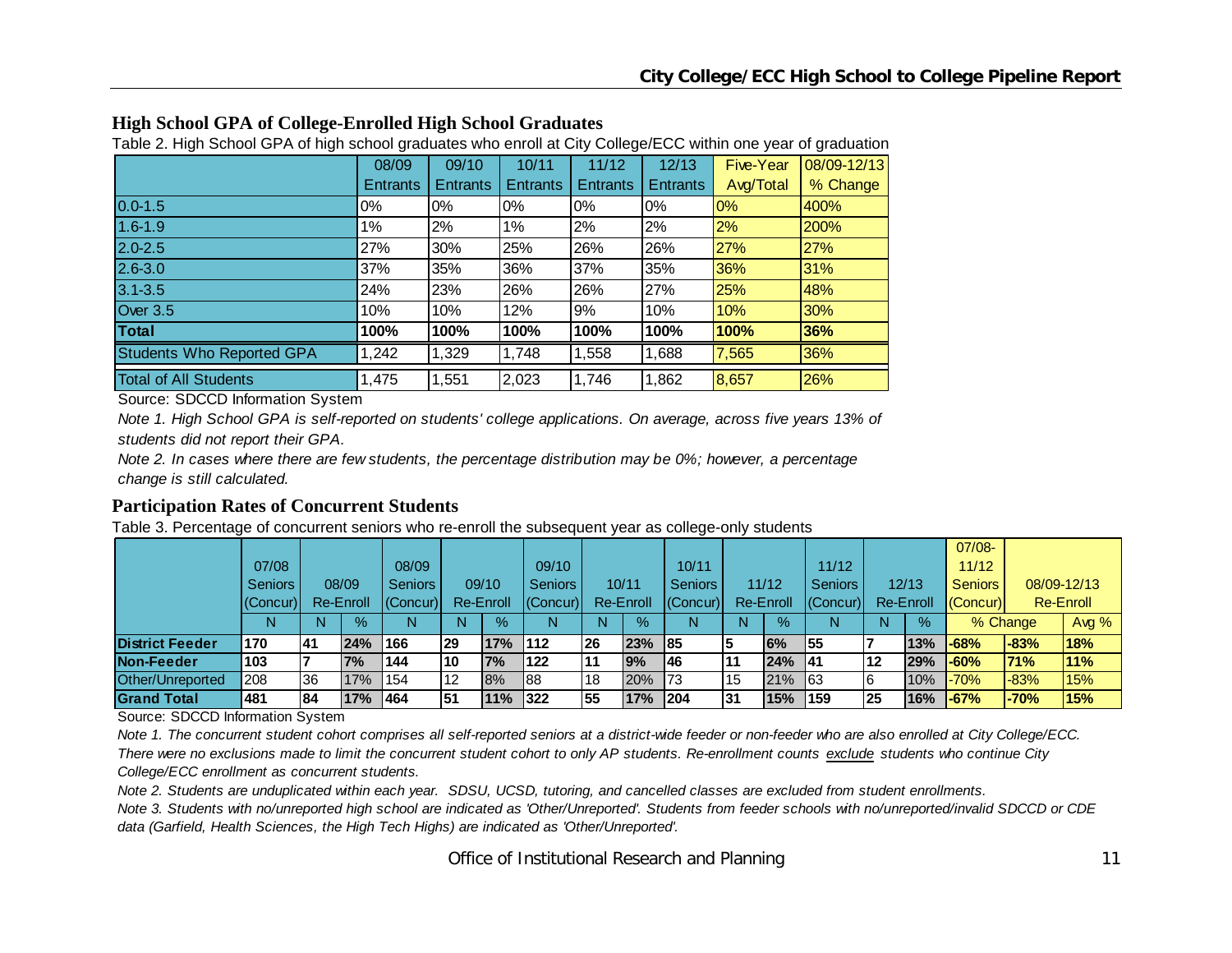## **Section II: Student Characteristics and Enrollments**

This section describes different student characteristics and enrollment patterns among first-time to college high school graduates. Unless otherwise noted, student trends are measured over five years, from 2008/09 to 2012/13.

Headcount, gender, ethnicity, first generation to college, and student educational goals of the **first-time to college high school graduates** are measured (see Table 4). Note that the count of students is an unduplicated headcount. The number of units attempted (in rows) by the number of units earned (in columns) across five years are displayed among first-time to college high school graduates in Table 5. The longitudinal term and annual persistence of the Fall 2007 to Fall 2011 cohorts of first-time to college high school graduates are displayed in Table 6.

#### **Highlight of the Findings**

- Approximately 41% percent of the 2012/13 first-time to college high school graduates reported that they were the first generation of college-going students in their family (see Table 4). This is comparable to the five-year average of 40%.
- In terms of ethnic composition, in 2012/13, first-time to college high school graduates were 67% Latino, 12% African American, 9% White, 5% Other ethnicity, Asian/Pacific Islander, Filipino (3% each), and less than 1% were American Indian (see Table 4). The proportion of Latino students in 2012/13 (67%) is higher than the five-year average (61%), and the percentage of White students in 2012/13 (9%) is lower than the five-year average (13%). Over five years, the Latino student population increased by 80%, while the American Indian and White student populations decreased by 67% and 43%, respectively.
- $\bullet$  In 2012/13, half of the first-time to college high school graduates cited transfer, either with or without their AA/AS, as their educational goal (50%; comparable to the five-year average of 48%; see Table 4).
- $\bullet$  In 2012/13, 67% of the first-time to college high school graduates who enrolled in 0.1-2.9 units completed the total number of attempted units (equal to the five-year average of 67%) and 64% of the first-time to college high school graduates who enrolled in 3.0-5.9 units completed the total number of attempted units (comparable to the five-year average of 62%; see Table 5). Nearly half (48%) of the students who enrolled either in 6.0-8.9 units or 9.0-11.9 units completed the total number of attempted units (comparable to the respective five-year average of 49% and 46%). Over half (52%) of the students who were enrolled in school full-time (12+ units) in 2012/13, completed the total number of attempted units (higher than the five-year average of 48%).
- $\bullet$  Approximately 72% percent of the Fall 2011 first-time to college high school graduates at City College/ECC persisted to the next spring term and half (50%) annually persisted to a second fall term, which is higher than the five-year average term-toterm (68%) and annual (46%) persistence (see Table 6).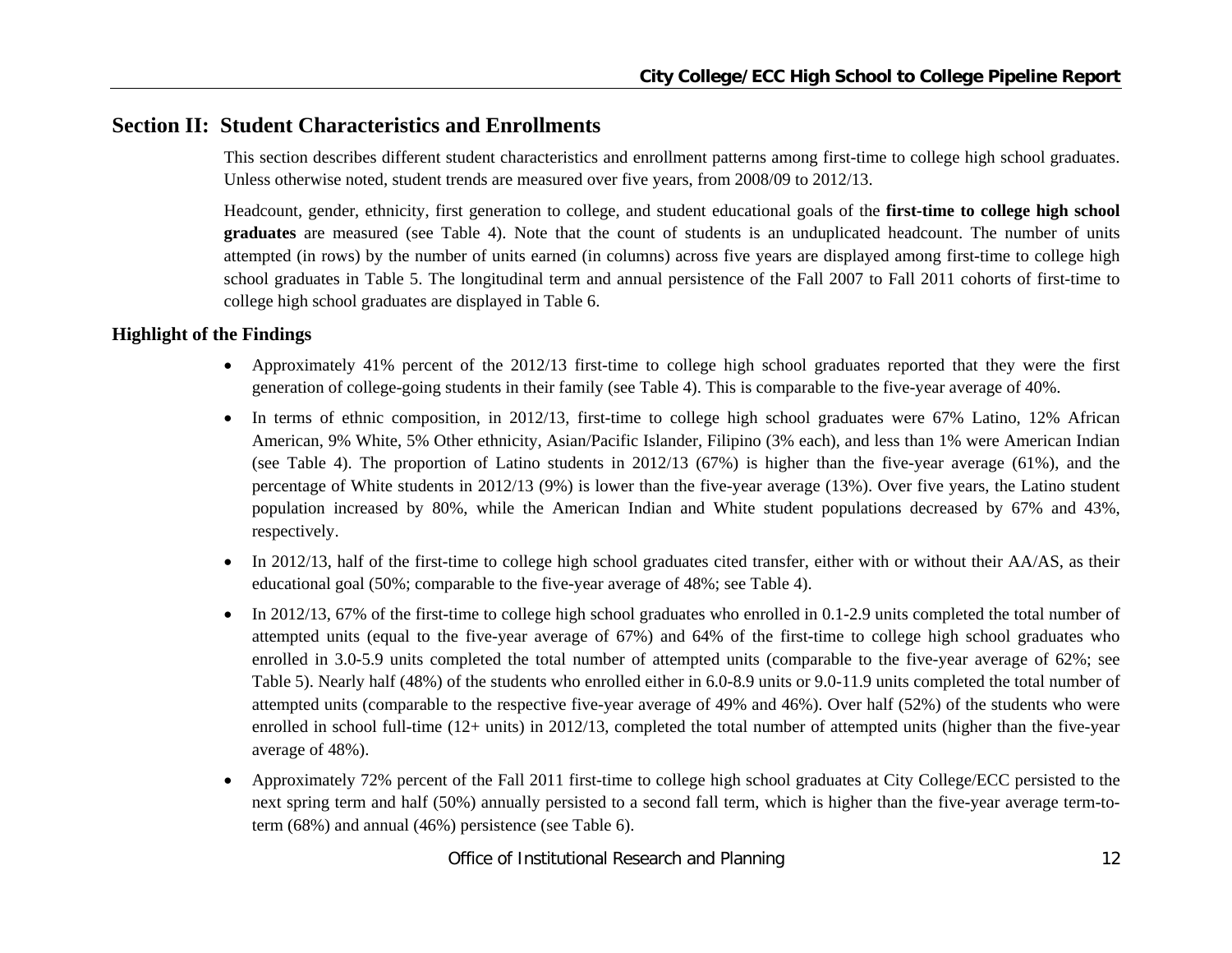#### **Student Characteristics**

Table 4. Headcount by gender, ethnicity, first generation to college, and educational goal

|                                       |                  |         |                         |                  |         | Total/               | 08/09-12/13 |  |  |  |  |
|---------------------------------------|------------------|---------|-------------------------|------------------|---------|----------------------|-------------|--|--|--|--|
|                                       | 2008/09          | 2009/10 | 2010/11                 | 2011/12          | 2012/13 | <b>Five-Year Avg</b> | % Change    |  |  |  |  |
| <b>Total N of Students</b>            | 1,498            | 1,524   | 2,005                   | 1,734            | 1,936   | 8,697                | 29%         |  |  |  |  |
|                                       |                  |         | Gender                  |                  |         |                      |             |  |  |  |  |
| Female                                | 52%              | 52%     | 50%                     | 51%              | 51%     | 51%                  | 28%         |  |  |  |  |
| <b>Male</b>                           | 48%              | 48%     | 50%                     | 49%              | 49%     | 49%                  | 31%         |  |  |  |  |
| Unreported                            | 0%               | 0%      | $0\%$                   | 0%               | 0%      | 0%                   |             |  |  |  |  |
| Ethnicity                             |                  |         |                         |                  |         |                      |             |  |  |  |  |
| African American                      | 16%              | 14%     | 11%                     | 10%              | 12%     | 12%                  | $-9%$       |  |  |  |  |
| American Indian                       | $\overline{0\%}$ | 1%      | 0%                      | $\overline{0\%}$ | $0\%$   | 0%                   | $-67%$      |  |  |  |  |
| Asian/Pacific Islander                | 4%               | 5%      | 4%                      | 4%               | 3%      | 4%                   | $0\%$       |  |  |  |  |
| Filipino                              | 4%               | 3%      | 3%                      | 2%               | 3%      | 3%                   | 4%          |  |  |  |  |
| Latino                                | 48%              | 55%     | 64%                     | 67%              | 67%     | 61%                  | 80%         |  |  |  |  |
| White                                 | 20%              | 15%     | 12%                     | 11%              | 9%      | 13%                  | $-43%$      |  |  |  |  |
| Other                                 | 3%               | 4%      | 4%                      | 4%               | 5%      | 4%                   | 107%        |  |  |  |  |
| <b>Unreported</b>                     | 3%               | 4%      | 1%                      | 1%               | 1%      | 2%                   | $-72%$      |  |  |  |  |
| <b>First Generation</b>               |                  |         |                         |                  |         |                      |             |  |  |  |  |
| <b>First Generation</b>               | 37%              | 41%     | 40%                     | 40%              | 41%     | 40%                  | 43%         |  |  |  |  |
| <b>Not First Generation</b>           | 63%              | 59%     | 60%                     | 60%              | 59%     | 60%                  | 21%         |  |  |  |  |
| <b>Unreported</b>                     | 0%               | 0%      | $0\%$                   | $0\%$            | 0%      | 0%                   | ---         |  |  |  |  |
|                                       |                  |         | <b>Educational Goal</b> |                  |         |                      |             |  |  |  |  |
| 4 Yr College Student                  | 10%              | 9%      | 9%                      | 11%              | 12%     | 10%                  | 54%         |  |  |  |  |
| <b>AA/AS w/out Transfer</b>           | 5%               | 6%      | 6%                      | 5%               | 5%      | 5%                   | 42%         |  |  |  |  |
| <b>BA/BS after Completing AA/AS</b>   | 39%              | 44%     | 43%                     | 41%              | 43%     | 42%                  | 43%         |  |  |  |  |
| <b>BA/BS w/out Completing AA/AS</b>   | 5%               | 5%      | 6%                      | 6%               | 7%      | 6%                   | 71%         |  |  |  |  |
| <b>Basic Skills Improvement</b>       | 1%               | $1\%$   | $1\%$                   | 1%               | 1%      | 1%                   | 33%         |  |  |  |  |
| Certificate/License Maintenance       | 2%               | 2%      | 2%                      | 2%               | 1%      | 2%                   | 0%          |  |  |  |  |
| <b>Current Job/Career Advancement</b> | 1%               | 1%      | 0%                      | $0\%$            | 0%      | 1%                   | $-64%$      |  |  |  |  |
| <b>Educational Development</b>        | 1%               | $1\%$   | $1\%$                   | $1\%$            | $0\%$   | 1%                   | $-59%$      |  |  |  |  |
| <b>HS Diploma/GED Certificate</b>     | 0%               | 0%      | 0%                      | 0%               | 0%      | 0%                   | 300%        |  |  |  |  |
| <b>New Career Preparation</b>         | 9%               | 10%     | 9%                      | 9%               | 9%      | 9%                   | 28%         |  |  |  |  |
| Non-Credit to Credit Transition       | 0%               | 0%      | $0\%$                   | 0%               | 0%      | 0%                   | 100%        |  |  |  |  |
| Voc Cert/Degree w/out Transfer        | 2%               | 2%      | 2%                      | 1%               | 2%      | 2%                   | 27%         |  |  |  |  |
| <b>Undecided</b>                      | 24%              | 19%     | 20%                     | 20%              | 18%     | 20%                  | $-2%$       |  |  |  |  |
| Unreported                            | $0\%$            | 0%      | $\overline{0\%}$        | $0\%$            | 0%      | 0%                   | $-100%$     |  |  |  |  |

Source: SDCCD Information System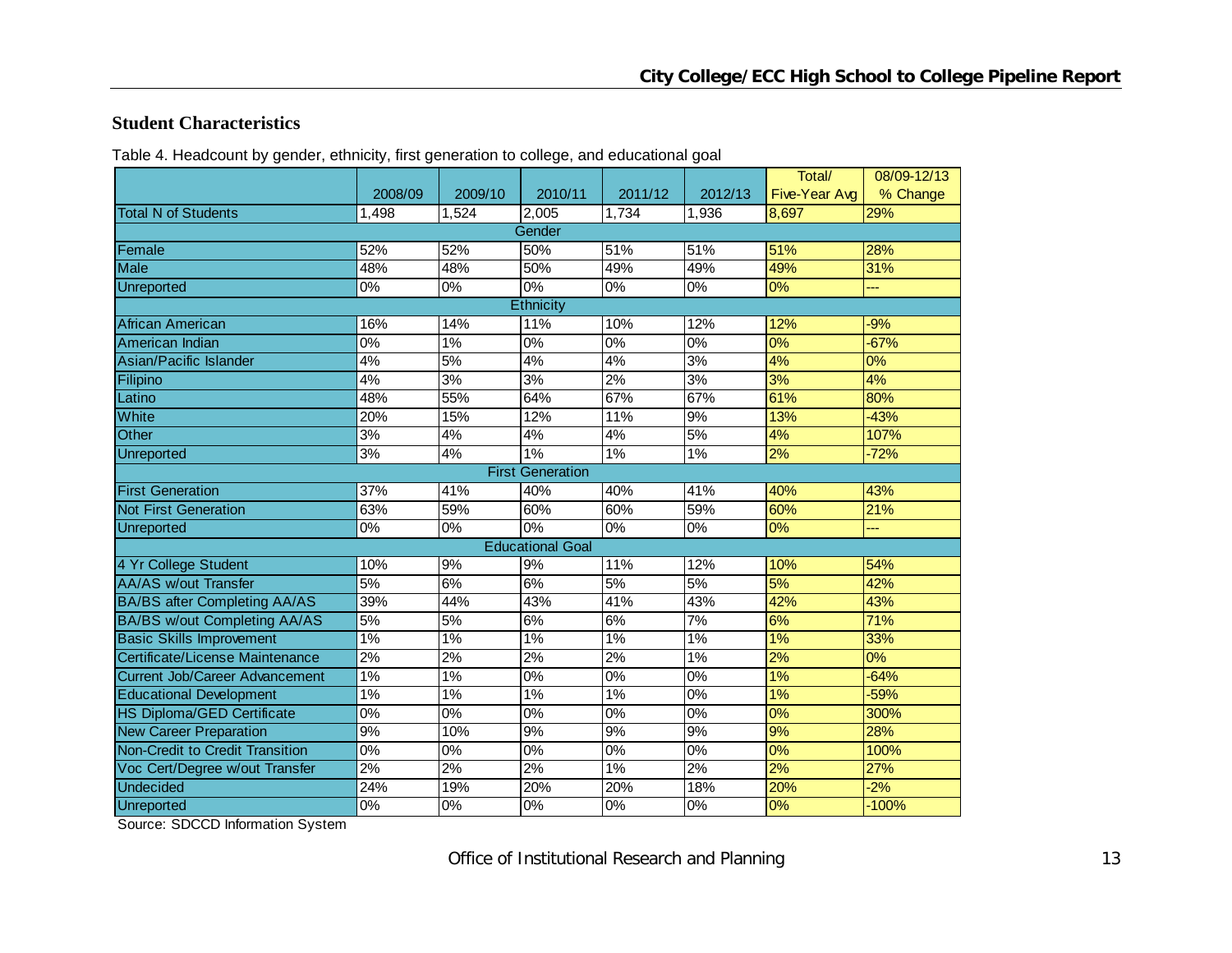## **Units Attempted/Earned**

| Table 5. Units attempted by units earned |
|------------------------------------------|
|------------------------------------------|

| <b>Units Earned</b>    |                     |                          |         |                  |              |              |              |              |  |  |  |  |  |
|------------------------|---------------------|--------------------------|---------|------------------|--------------|--------------|--------------|--------------|--|--|--|--|--|
|                        |                     |                          |         | $0.1 - 2.9$      | $3.0 - 5.9$  | $6.0 - 8.9$  | $9.0 - 11.9$ | $12.0 +$     |  |  |  |  |  |
|                        |                     |                          | 0 Units | <b>Units</b>     | <b>Units</b> | <b>Units</b> | <b>Units</b> | <b>Units</b> |  |  |  |  |  |
|                        |                     | 0.1 - 2.9 Units          | 26%     | 74%              |              |              |              |              |  |  |  |  |  |
|                        |                     | 3.0 - 5.9 Units          | 38%     | 3%               | 59%          |              |              |              |  |  |  |  |  |
|                        | 2008/09             | 6.0 - 8.9 Units          | 26%     | 2%               | 23%          | 48%          |              |              |  |  |  |  |  |
|                        |                     | 9.0 - 11.9 Units         | 15%     | 3%               | 19%          | 18%          | 45%          |              |  |  |  |  |  |
|                        |                     | $12.0 +$ Units           | 9%      | 2%               | 10%          | 13%          | 21%          | 45%          |  |  |  |  |  |
|                        |                     | 0.1 - 2.9 Units          | 31%     | 69%              |              |              |              |              |  |  |  |  |  |
|                        | $\circ$             | 3.0 - 5.9 Units          | 34%     | 2%               | 64%          |              |              |              |  |  |  |  |  |
|                        | 2009/               | 6.0 - 8.9 Units          | 20%     | 4%               | 27%          | 48%          |              |              |  |  |  |  |  |
|                        |                     | 9.0 - 11.9 Units         | 16%     | 4%               | 17%          | 15%          | 47%          |              |  |  |  |  |  |
|                        |                     | $12.0 +$ Units           | 8%      | 1%               | 10%          | 16%          | 21%          | 45%          |  |  |  |  |  |
| <b>Units Attempted</b> |                     | 0.1 - 2.9 Units          | 27%     | 73%              |              |              |              |              |  |  |  |  |  |
|                        |                     | 3.0 - 5.9 Units          | 37%     | $1\%$            | 62%          |              |              |              |  |  |  |  |  |
|                        |                     | 6.0 - 8.9 Units          | 21%     | 3%               | 26%          | 50%          |              |              |  |  |  |  |  |
|                        | <u>న్</u>           | 9.0 - 11.9 Units         | 16%     | 2%               | 18%          | 22%          | 43%          |              |  |  |  |  |  |
|                        |                     | $12.0 +$ Units           | 9%      | 1%               | 9%           | 13%          | 19%          | 49%          |  |  |  |  |  |
|                        |                     | 0.1 - 2.9 Units          | 42%     | 58%              |              |              |              |              |  |  |  |  |  |
|                        | $\mathbf{\Omega}$   | 3.0 - 5.9 Units          | 38%     | 2%               | 59%          |              |              |              |  |  |  |  |  |
|                        |                     | 6.0 - 8.9 Units          | 23%     | $\overline{3\%}$ | 23%          | 51%          |              |              |  |  |  |  |  |
|                        | $\overline{5}$      | $9.0 - 11.9$ Units       | 15%     | 3%               | 15%          | 21%          | 46%          |              |  |  |  |  |  |
|                        |                     | $12.0 +$ Units           | 8%      | 1%               | 8%           | 12%          | 21%          | 50%          |  |  |  |  |  |
|                        |                     | 0.1 - 2.9 Units          | 33%     | 67%              |              |              |              |              |  |  |  |  |  |
|                        | က                   | 3.0 - 5.9 Units          | 33%     | 2%               | 64%          |              |              |              |  |  |  |  |  |
|                        | $\overline{\alpha}$ | 6.0 - 8.9 Units          | 22%     | 5%               | 26%          | 48%          |              |              |  |  |  |  |  |
|                        | <u>ର</u>            | 9.0 - 11.9 Units         | 14%     | 1%               | 16%          | 20%          | 48%          |              |  |  |  |  |  |
|                        |                     | $12.0 +$ Units           | 7%      | 1%               | 10%          | 12%          | 19%          | 52%          |  |  |  |  |  |
|                        |                     | <b>Five-Year Average</b> | н,      | 67%              | 62%          | 49%          | 46%          | 48%          |  |  |  |  |  |
|                        |                     | 08/09-12/13 % Change     |         | 100%             | 39%          | 41%          | 57%          | 24%          |  |  |  |  |  |

Source: SDCCD Information System

*Note. Tutoring and non-graded courses were excluded. Percent change was based on counts.*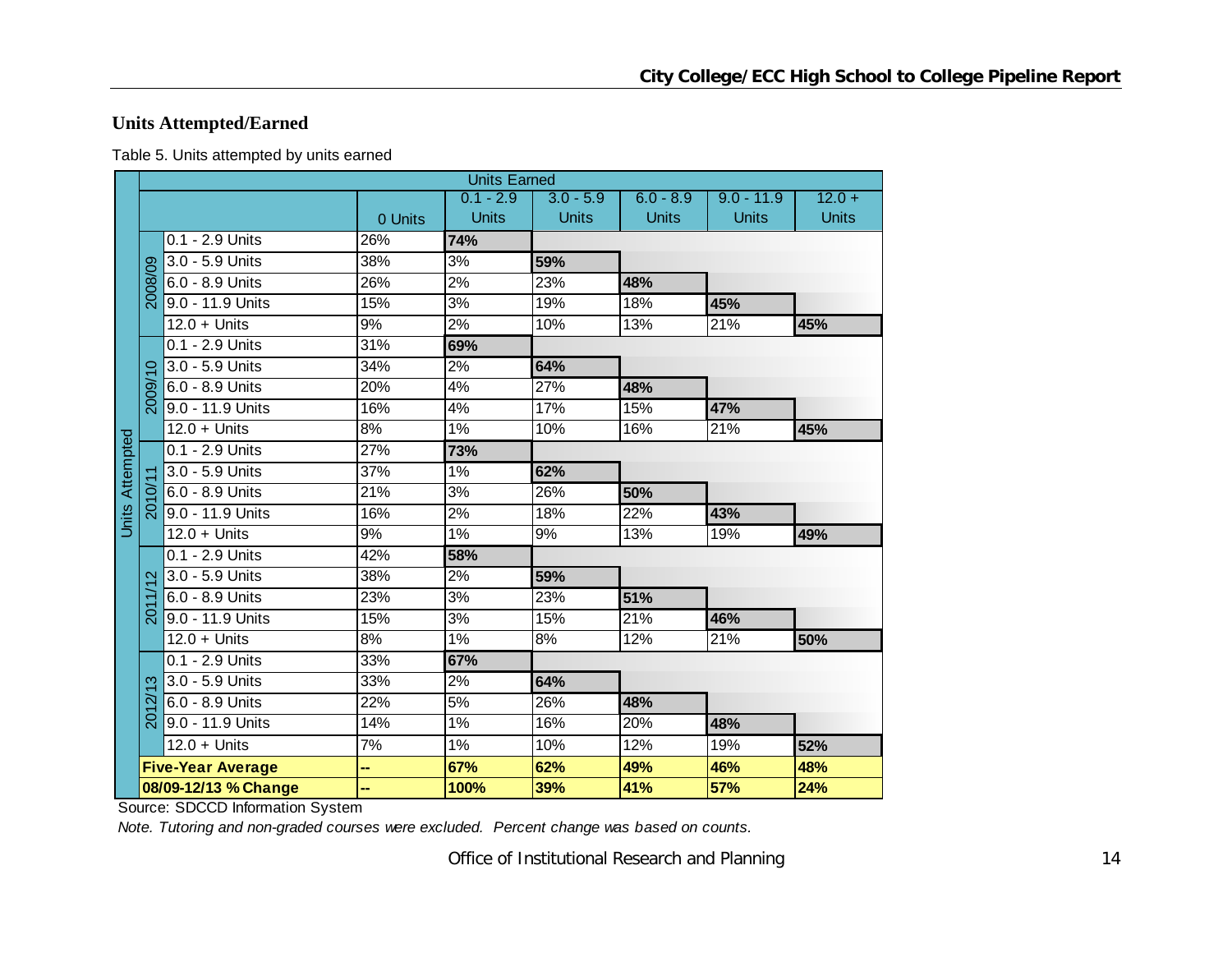#### **Persistence**

Table 6. Term and annual persistence

| <b>Fall Cohorts</b>        |       |       | <b>Term Persistence</b> | <b>Annual Persistence</b> |     |  |  |
|----------------------------|-------|-------|-------------------------|---------------------------|-----|--|--|
| 2007                       | 854   | 551   | 65%                     | 354                       | 41% |  |  |
| 2008                       | 872   | 559   | 64%                     | 378                       | 43% |  |  |
| 2009                       | 914   | 648   | 71%                     | 433                       | 47% |  |  |
| 2010                       | 1.271 | 870   | 68%                     | 580                       | 46% |  |  |
| 2011                       | 1.179 | 854   | 72%                     | 586                       | 50% |  |  |
| <b>Total/Five-Year Avg</b> | 5,090 | 3,482 | 68%                     | 2,331                     | 46% |  |  |

Source: SDCCD Information System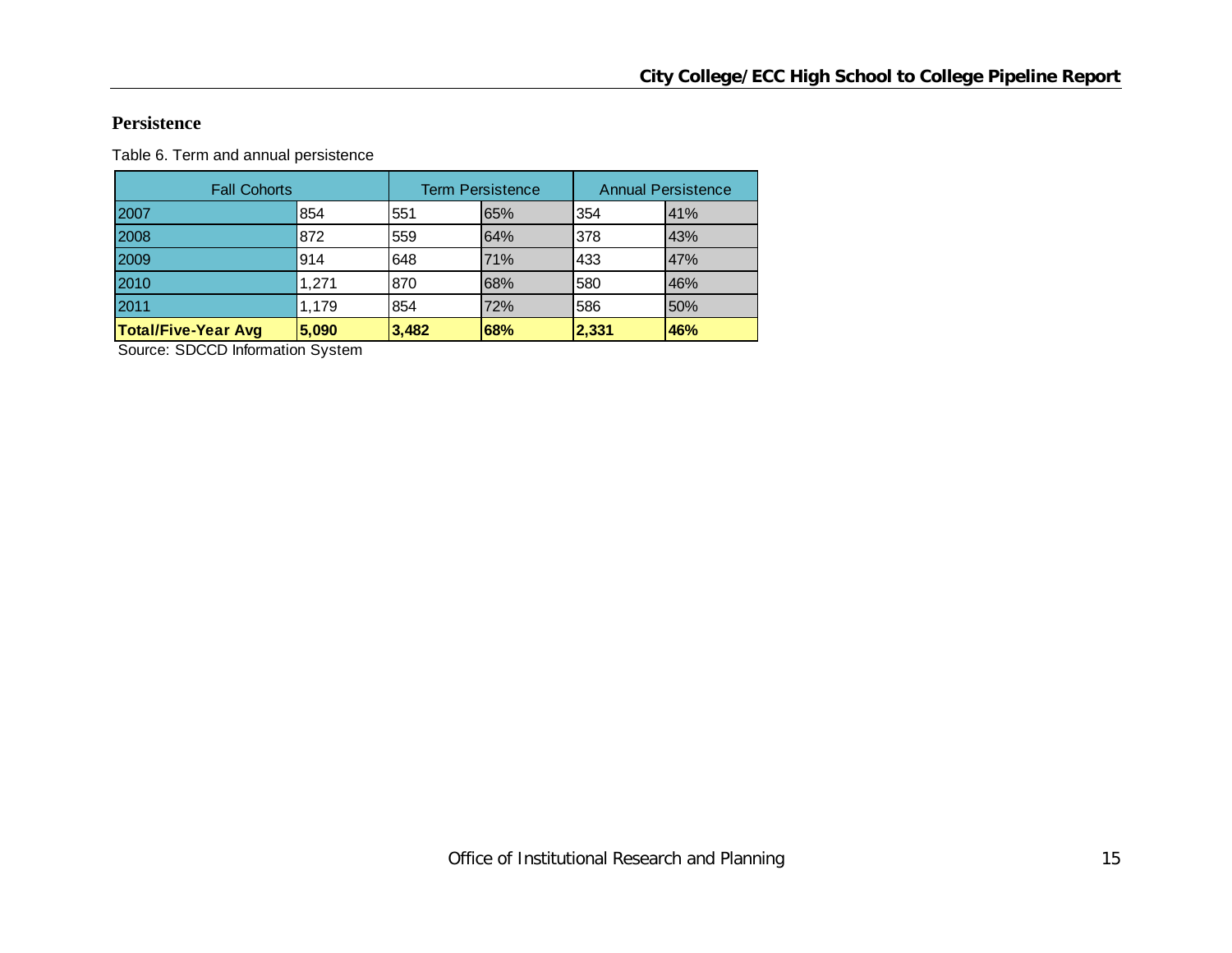## **Section III: College Assessment and Placement of Incoming Students**

The assessment tests used in the San Diego Community College District help determine which levels of English and math courses would offer students the greatest opportunities for learning, academic challenge, and success. Students are encouraged to take the assessment tests as they matriculate in the college. Beginning with a pilot in Fall 2010, SDCCD now also accepts select standardized tests (i.e., SAT, ACT, EAP, EPT, and ELM) as an alternative measure to determine skill levels as an assessment of readiness for specified English and math courses. This section summarizes which course levels (transfer level, associate degreelevel, basic skills, ESOL level 40, 30, etc.) first-time to college high school graduates qualified to enroll in for reading, writing, math, and ESOL courses based on their originally assessed skill level (see Tables 7-10).

Student assessment and placement trends are measured over three years, from 2010/11 to 2012/13 among students that applied to City College/ECC (assessment and placement data are not tied to enrollment information). Note that changes were made within the English and math course sequences; however, data are represented by current placement level categories.

#### **Highlight of the Findings**

- A majority of the first-time to college high school graduates completed an assessment test in reading, writing, and math in 2012/13 (78% each, see Tables 7-9). The percentages of students who completed an assessment test increased over the past three years (reading 69%-78%, writing 69%-78%, and math 71%-78%).
- $\bullet$  In 2012/13, 38% of the first-time to college high school graduates who completed an assessment test in reading placed at the transfer/associate level (lower than the three-year average of 42%), and 45% placed at basic skills (comparable to the threeyear average of 44%; see Table 7).
- $\bullet$  In 2012/13, the majority of first-time to college high school graduates who completed an assessment test in writing placed at basic skills (68%; comparable to the three-year average of 69%; see Table 8).
- $\bullet$  Three quarters (75%) of first-time to college high school graduates who completed an assessment test in math in 2012/13 placed at basic skills (equal to the three-year average of 75%; see Table 9).
- 0 In 2012/13, among first-time to college high school graduates who completed an assessment test in ESOL, 89% of the students placed four to five levels below English transfer level (ESOL levels 19 and 20), which is higher than the three-year average of 66% (see Table 10).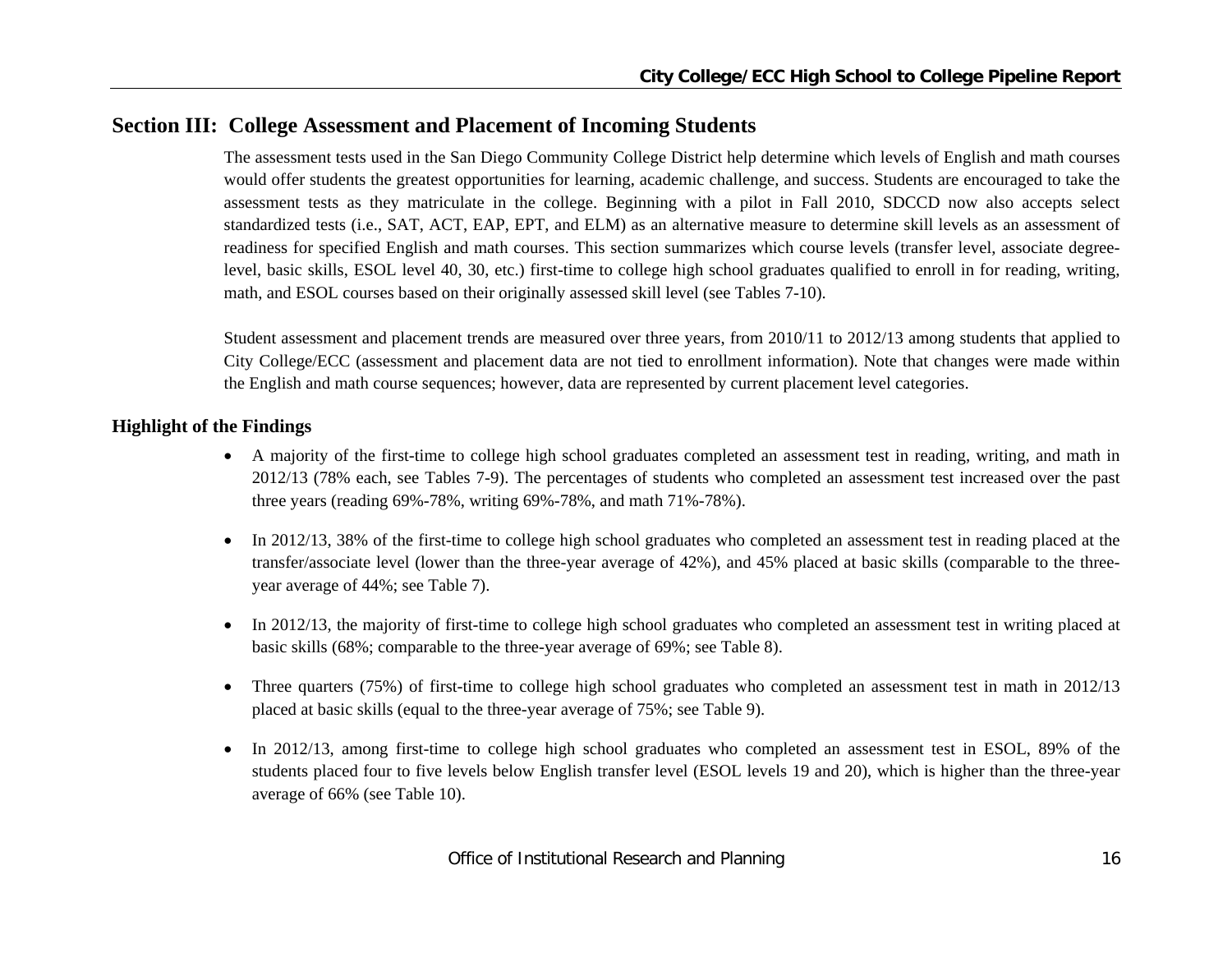## **Reading and Writing Assessment and Placement**

|                                         |                              | 2010/11 |      |       | 2011/12 |       | 2012/13 |                | 2010/11 - 2012/13 |          |  |
|-----------------------------------------|------------------------------|---------|------|-------|---------|-------|---------|----------------|-------------------|----------|--|
|                                         |                              | N       | $\%$ | N     | %       | N     | $\%$    | <b>Total N</b> | Avg %             | % Change |  |
| est                                     | <b>Total Tested</b>          | 1,747   | 69%  | 1,550 | 72%     | 1,732 | 78%     | 5,029          | 73%               | $-1%$    |  |
| Test<br>$\frac{1}{2}$                   | Not Tested                   | 783     | 31%  | 608   | 28%     | 491   | 22%     | 1,882          | 27%               | $-37%$   |  |
|                                         | <b>Total Students</b>        | 2,530   | 100% | 2,158 | 100%    | 2,223 | 100%    | 6,911          | 100%              | $-12%$   |  |
|                                         |                              |         |      |       |         |       |         |                |                   |          |  |
| ৳                                       | Transfer/Associate Level 787 |         | 45%  | 651   | 42%     | 666   | 38%     | 2,104          | 42%               | $-15%$   |  |
| <b>N/ho</b><br>Test                     | <b>Basic Skills</b>          | 745     | 43%  | 693   | 45%     | 782   | 45%     | 2,220          | 44%               | 5%       |  |
| ω                                       | <b>Need English Advising</b> | 185     | 11%  | 151   | 10%     | 228   | 13%     | 564            | 11%               | 23%      |  |
| Distribution<br><b>Students</b><br>Took | <b>Take ESOL Test</b>        | 30      | 2%   | 55    | 4%      | 56    | 3%      | 141            | 3%                | 87%      |  |
|                                         | <b>Total Tested</b>          | 1,747   | 100% | 1,550 | 100%    | 1,732 | 100%    | 5,029          | 100%              | $-1%$    |  |

Source: SDCCD Information System

*Note. Students are categorized as tested if they received a placement based on an SDCCD or other approved assessment test. For the purposes of this study, all others are recorded as Not Tested.*

#### Table 8. Writing assessment and placement

|                                              |                              | 2010/11 |      | 2011/12 |               | 2012/13 |      | 2010/11 - 2012/13 |            |          |
|----------------------------------------------|------------------------------|---------|------|---------|---------------|---------|------|-------------------|------------|----------|
|                                              |                              | N       | %    | N       | $\frac{9}{6}$ | N       | %    | <b>Total N</b>    | Avg $%$    | % Change |
| est                                          | <b>Total Tested</b>          | 1,747   | 69%  | 1,549   | 72%           | 1,732   | 78%  | 5,028             | 73%        | $-1%$    |
| Test<br>T-ok                                 | <b>Not Tested</b>            | 783     | 31%  | 609     | 28%           | 491     | 22%  | 1,883             | 27%        | $-37%$   |
|                                              | <b>Total Students</b>        | 2,530   | 100% | 2,158   | 100%          | 2,223   | 100% | 6,911             | 100%       | $-12%$   |
|                                              | Transfer/Associate Level     | 331     | 19%  | 257     | 17%           | 273     | 16%  | 861               | 17%        | $-18%$   |
| <b>Mho</b><br>$\sigma$                       |                              |         |      |         |               |         |      |                   |            |          |
| Test                                         | <b>Basic Skills</b>          | 1,201   | 69%  | 1,086   | 70%           | 1,175   | 68%  | 3,462             | <b>69%</b> | $-2%$    |
| Distribution<br><b>Students</b><br>ω<br>Took | <b>Need English Advising</b> | 185     | 11%  | 151     | 10%           | 228     | 13%  | 564               | 11%        | 23%      |
|                                              | <b>Take ESOL Test</b>        | 30      | 2%   | 55      | 4%            | 56      | 3%   | 141               | 3%         | 87%      |
|                                              | <b>Total Tested</b>          | 1,747   | 100% | 1,549   | 100%          | 1,732   | 100% | 5,028             | 100%       | $-1%$    |

Source: SDCCD Information System

*Note. Students are categorized as tested if they received a placement based on an SDCCD or other approved assessment test. For the purposes of this study, all others are recorded as Not Tested.*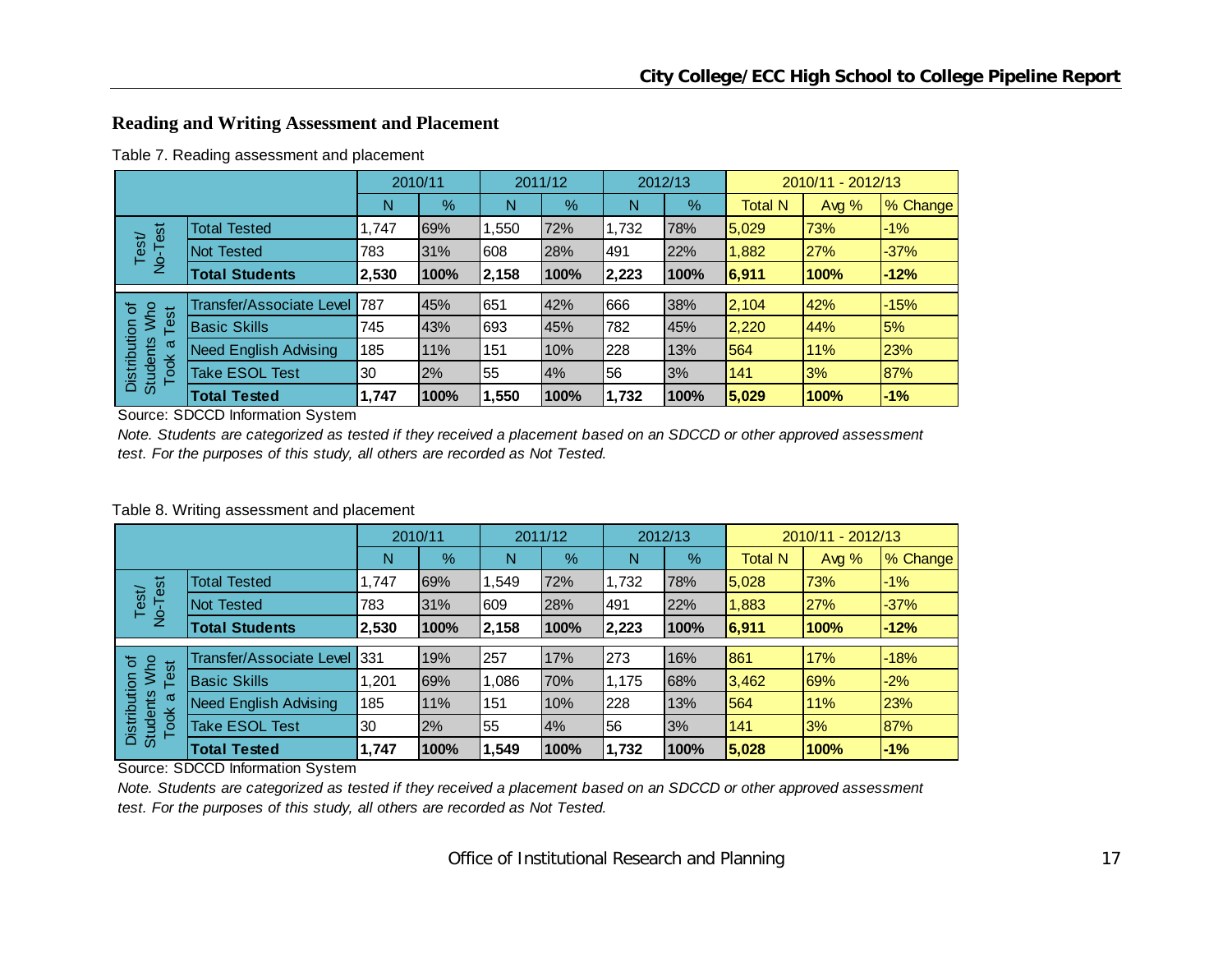#### **Math Assessment and Placement**

|                                              |                        | 2010/11 |       | 2011/12 |      | 2012/13 |      | 2010/11 - 2012/13 |       |          |
|----------------------------------------------|------------------------|---------|-------|---------|------|---------|------|-------------------|-------|----------|
|                                              |                        | N       | %     | N       | %    | N       | %    | <b>Total N</b>    | Avg % | % Change |
| est                                          | <b>Total Tested</b>    | 1,793   | 71%   | .582    | 73%  | 1,737   | 78%  | 5,112             | 74%   | $-3%$    |
| Test<br>T-ok                                 | Not Tested             | 737     | 29%   | 576     | 27%  | 486     | 22%  | 1,799             | 26%   | $-34%$   |
|                                              | <b>Total Students</b>  | 2,530   | 100%  | 2,158   | 100% | 2,223   | 100% | 6,911             | 100%  | $-12%$   |
|                                              | <b>Transfer Level</b>  | 258     | 14%   | 204     | 13%  | 245     | 14%  | 707               | 14%   | $-5%$    |
| ৳<br>Who                                     |                        |         |       |         |      |         |      |                   |       |          |
| Test                                         | <b>Associate Level</b> | 168     | 9%    | 189     | 12%  | 190     | 11%  | 547               | 11%   | 13%      |
| Distribution<br><b>Students</b><br>ω<br>Took | <b>Basic Skills</b>    | 1,355   | 76%   | 1,188   | 75%  | 1,302   | 75%  | 3,845             | 75%   | $-4%$    |
|                                              | Take Algebra Test      | 12      | $1\%$ |         | 0%   | 0       | 0%   | 13                | 0%    | $-100%$  |
|                                              | <b>Total Tested</b>    | 1,793   | 100%  | .582    | 100% | 1,737   | 100% | 5,112             | 100%  | $-3%$    |

Table 9. Math assessment and placement

Source: SDCCD Information System

*Note. Students are categorized as tested if they received a placement based on an SDCCD or other approved assessment test. For the purposes of this study, all others are recorded as Not Tested.*

#### **ESOL Assessment and Placement**

|  |  | Table 10. ESOL assessment and placement |  |
|--|--|-----------------------------------------|--|
|--|--|-----------------------------------------|--|

|                                              |                       | 2010/11 |      | 2011/12 |      | 2012/13        |      | 2010/11 - 2012/13 |       |          |
|----------------------------------------------|-----------------------|---------|------|---------|------|----------------|------|-------------------|-------|----------|
|                                              |                       | N       | %    | N       | $\%$ | N              | %    | <b>Total N</b>    | Avg % | % Change |
| est                                          | <b>Total Tested</b>   | 82      | 3%   | 81      | 4%   | 73             | 3%   | 236               | 3%    | $-11%$   |
| Test/<br>$\overline{P}$                      | <b>Not Tested</b>     | 2,448   | 97%  | 2,077   | 96%  | 2,150          | 97%  | 6,675             | 97%   | $-12%$   |
|                                              | <b>Total Students</b> | 2,530   | 100% | 2,158   | 100% | 2,223          | 100% | 6,911             | 100%  | $-12%$   |
|                                              |                       |         |      |         |      |                |      |                   |       |          |
| <b>Nyho</b><br>৳                             | Level 40              | 12      | 15%  | 10      | 12%  | 3              | 4%   | 25                | 11%   | $-75%$   |
| Test                                         | Level 30              | 25      | 30%  | 27      | 33%  | 5              | 7%   | 57                | 24%   | $-80%$   |
| Distribution<br><b>Students</b><br>ω<br>Took | Level 20              | 19      | 23%  | 11      | 14%  | $\overline{ }$ | 10%  | 37                | 16%   | $-63%$   |
|                                              | Level 19              | 26      | 32%  | 33      | 41%  | 58             | 79%  | 117               | 50%   | 123%     |
|                                              | <b>Total Tested</b>   | 82      | 100% | 81      | 100% | 73             | 100% | 236               | 100%  | $-11%$   |

Source: SDCCD Information System

*Note. Students are categorized as tested if they received a placement based on an SDCCD or other approved assessment test. For the purposes of this study, all others are recorded as Not Tested.*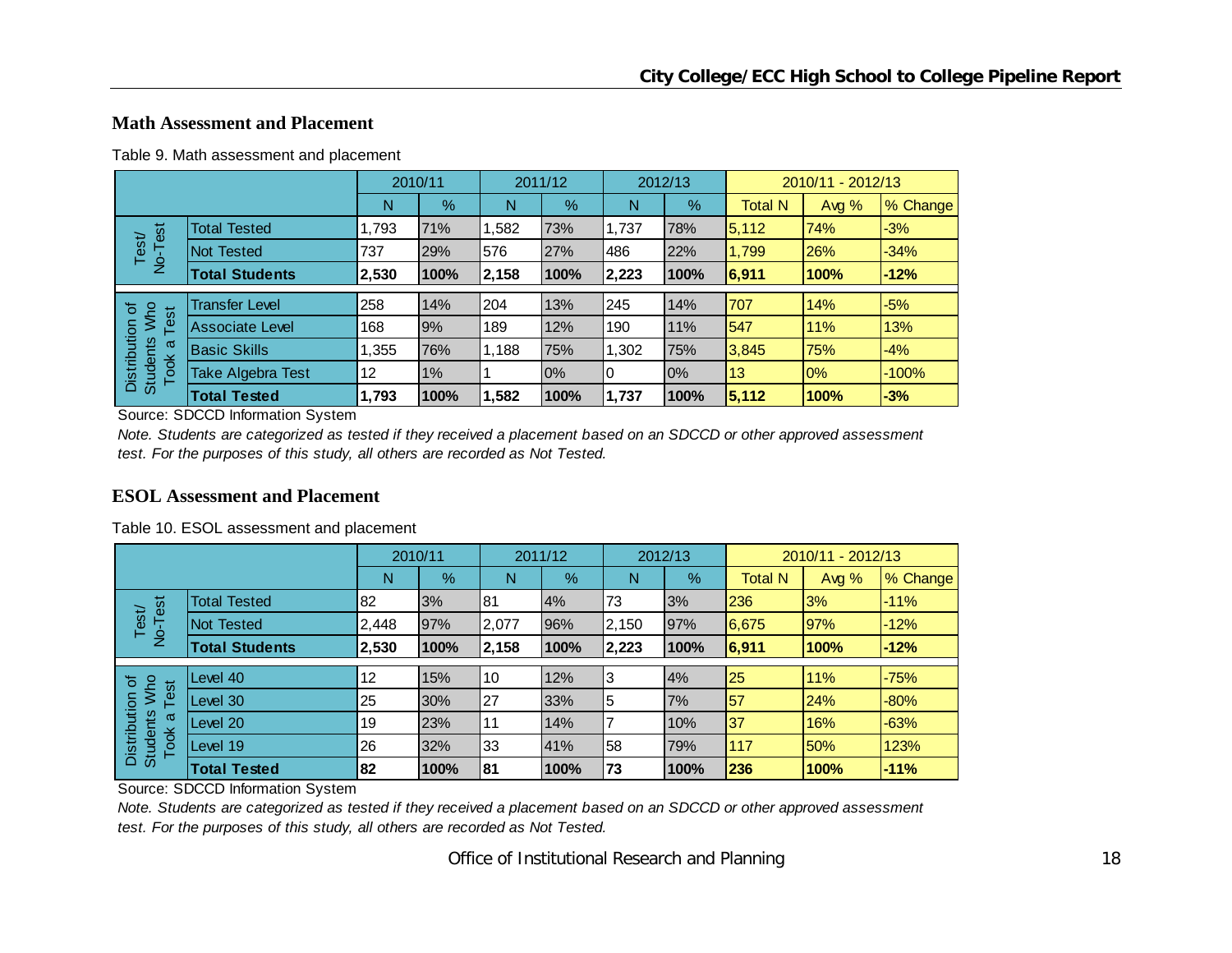## **Section IV: Course Enrollment by Placement**

This section longitudinally tracks City College/ECC English and math enrollments by placement level among three first-time to college high school graduate cohorts (see Tables 11 and 12). First-time students who remained enrolled in an English or math sequence course as of official census in Fall 2010, 2011, or 2012 were tracked through their first year (fall, spring, and summer). Data are represented by current placement level categories (see Figures 1 and 2 in the Course Sequences section) and **only students who had recorded skill levels via SDCCD or other approved assessment tests were included**. For English cohorts, students were excluded if they did not have skill levels in both reading and writing. Among students who took both tests but did not score in the same placement level, English placement level was measured at the highest placement (33% in Fall 2010, 30% in Fall 2011, and 28% in Fall 2012 placed at different reading and writing levels).

Among students who placed at the transfer or associate levels, course enrollment was measured at or below their placement level. For those students who placed at the basic skills levels, course enrollment was measured at their placement level. For those students who placed below basic skills, course enrollment was measured at any placement level.

#### **Highlight of the Findings**

- Over half (53%) of the Fall 2012 first-time to college high school graduates who placed in transfer/associate level English enrolled in an English course at or below their placement level by the end of their first year at City College/ECC (lower than the three-year average of 62%; see Table 11). Of these students that placed in the transfer/associate English level and enrolled in a course in 2012/13, 32% took a course at their placement level.
- $\bullet$  Among Fall 2012 first-time to college high school graduates who placed in basic skills level reading or writing, 63% enrolled in an English course at their placement level by the end of their first year at City College/ECC (lower than the three-year average of 66%; see Table 11).
- $\bullet$  By the end of their first year at City College/ECC, 65% of the Fall 2012 first-time to college high school graduates who placed in transfer level math enrolled in a math course at or below their placement level (lower than the three-year average of 70%), and nearly three-quarters (71%) of those who placed in associate level math enrolled in a math course at or below their placement level (comparable to the three-year average of 70%; see Table 12). Of these students that placed in transfer or associate level math and enrolled in a course in 2012/13, most (96%) took a math course at their placement level.
- $\bullet$  Over two-thirds (67%) of the Fall 2012 first-time to college high school graduates who placed in basic skills level math enrolled in a math course at their placement level by the end of their first year at City College/ECC (lower than the three-year average of 72%; see Table 12).